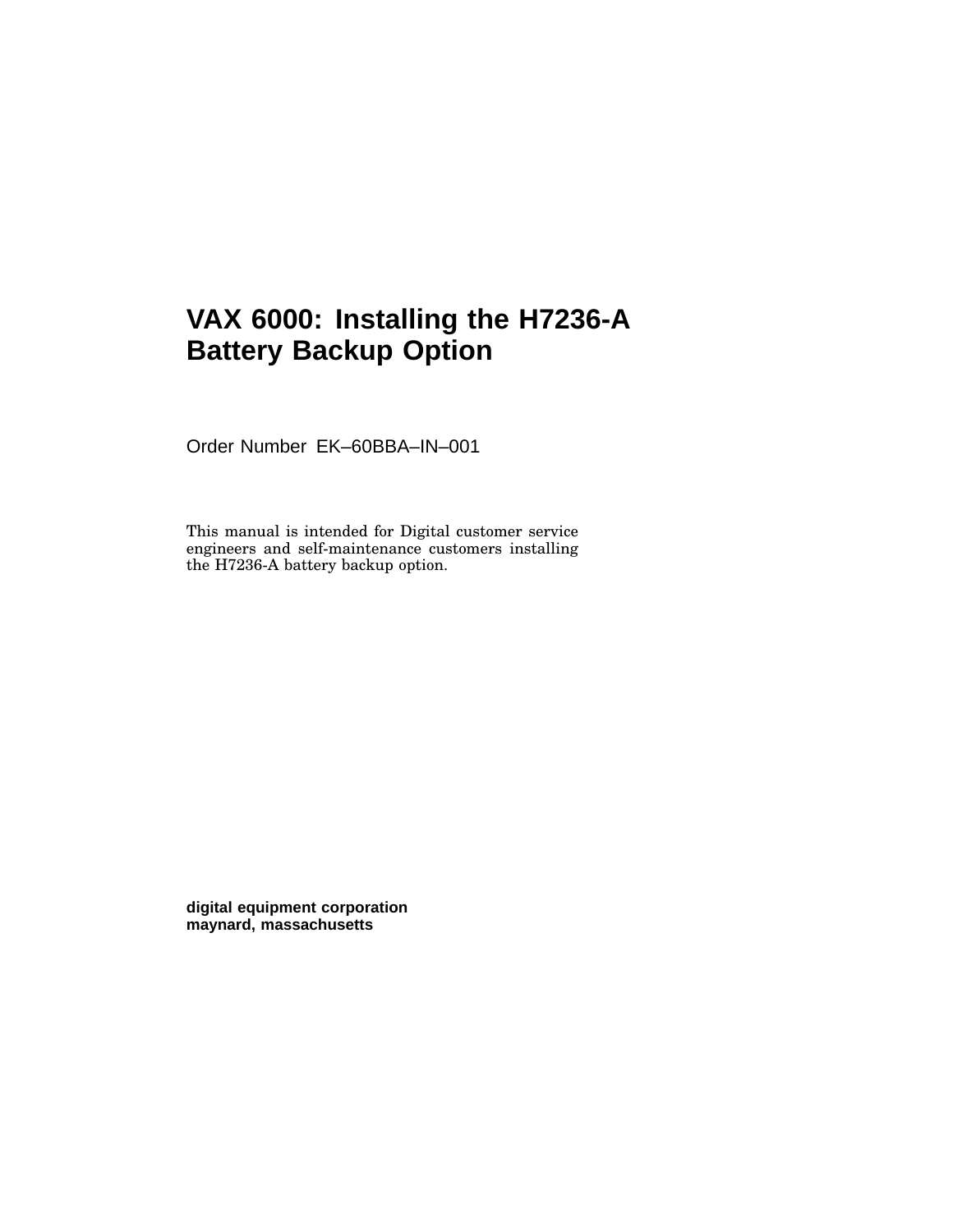#### **First Printing, December 1990**

The information in this document is subject to change without notice and should not be construed as a commitment by Digital Equipment Corporation.

Digital Equipment Corporation assumes no responsibility for any errors that may appear in this document.

The software, if any, described in this document is furnished under a license and may be used or copied only in accordance with the terms of such license. No responsibility is assumed for the use or reliability of software or equipment that is not supplied by Digital Equipment Corporation or its affiliated companies.

Copyright ©1990 by Digital Equipment Corporation.

All Rights Reserved. Printed in U.S.A.

The following are trademarks of Digital Equipment Corporation:

| <b>DEMNA</b>      | <b>PDP</b>    | VAXcluster           |
|-------------------|---------------|----------------------|
| DEC               | <b>ULTRIX</b> | <b>VAXELN</b>        |
| DEC LANcontroller | <b>UNIBUS</b> | VMS                  |
| DECnet            | VAX           | <b>XMI</b>           |
| <b>DECUS</b>      | VAXRI         | digital <sup>"</sup> |

**FCC NOTICE:** The equipment described in this manual generates, uses, and may emit radio frequency energy. The equipment has been type tested and found to comply with the limits for a Class A computing device pursuant to Subpart J of Part 15 of FCC Rules, which are designed to provide reasonable protection against such radio frequency interference when operated in a commercial environment. Operation of this equipment in a residential area may cause interference, in which case the user at his own expense may be required to take measures to correct the interference.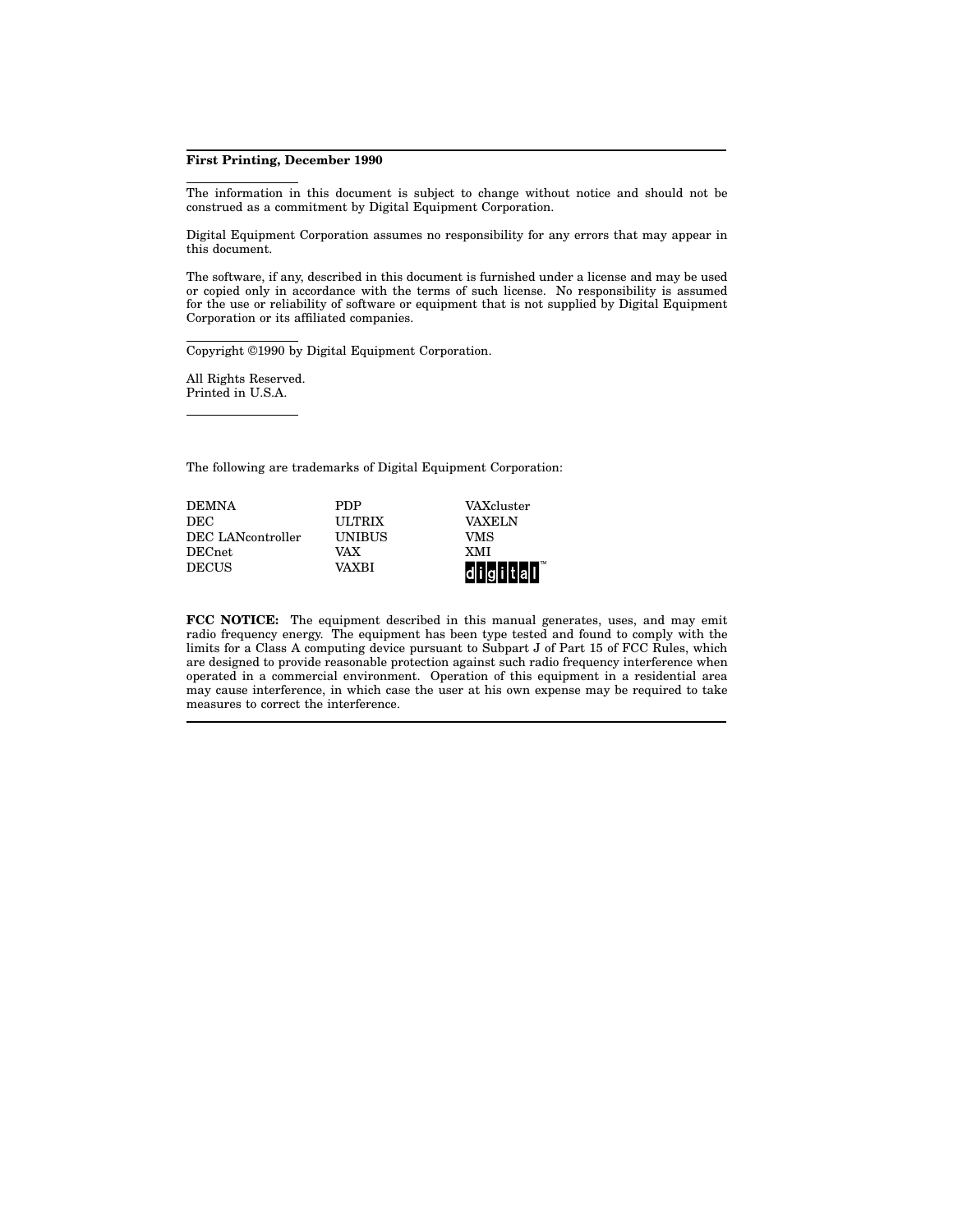| Preface |                                                                        | $\mathbf v$ |
|---------|------------------------------------------------------------------------|-------------|
|         | Introduction                                                           |             |
|         | Chapter 1                                                              |             |
| 1.1     |                                                                        | $1 - 2$     |
| 1.2     |                                                                        | $1 - 5$     |
|         | <b>Battery Backup Unit Installation</b><br>Chapter 2                   |             |
| 2.1     | Battery Backup Unit Installation Overview                              | $2 - 2$     |
| 2.2     | Step 1, Remove the H405 AC Power Controller, if Necessary              | $2 - 4$     |
| $2.3\,$ | Step 2, Install the H405-E/F AC Power Controller, if                   |             |
|         |                                                                        | $2 - 6$     |
| 2.4     | Step 3, Install the Guide Rail Plate Assembly $\dots \dots \dots$      | $2 - 8$     |
| 2.4.1   | Move the ESD Strap, if Necessary $\dots \dots \dots \dots \dots \dots$ | $2 - 8$     |
| 2.4.2   | Install the Guide Rail Plate Assembly                                  | $2 - 10$    |
| 2.4.3   | Install the Chassis Retainer Brackets                                  | $2 - 12$    |
| 2.5     | Step 4, Install the H7236-A Battery Backup Unit                        | $2 - 14$    |
| 2.5.1   | Install the Rear Clamping Assembly                                     | $2 - 14$    |
| 2.5.2   | Install the Battery Backup Unit                                        | $2 - 16$    |
| 2.5.3   | Secure the Battery Backup Unit                                         | $2 - 18$    |
|         |                                                                        |             |
|         | Battery Backup Unit Indicators and Switches<br>Chapter 3               |             |
| 3.1     |                                                                        | $3 - 2$     |
| $3.2\,$ |                                                                        | $^{3-4}$    |
|         |                                                                        |             |
| Index   |                                                                        |             |

#### **iii**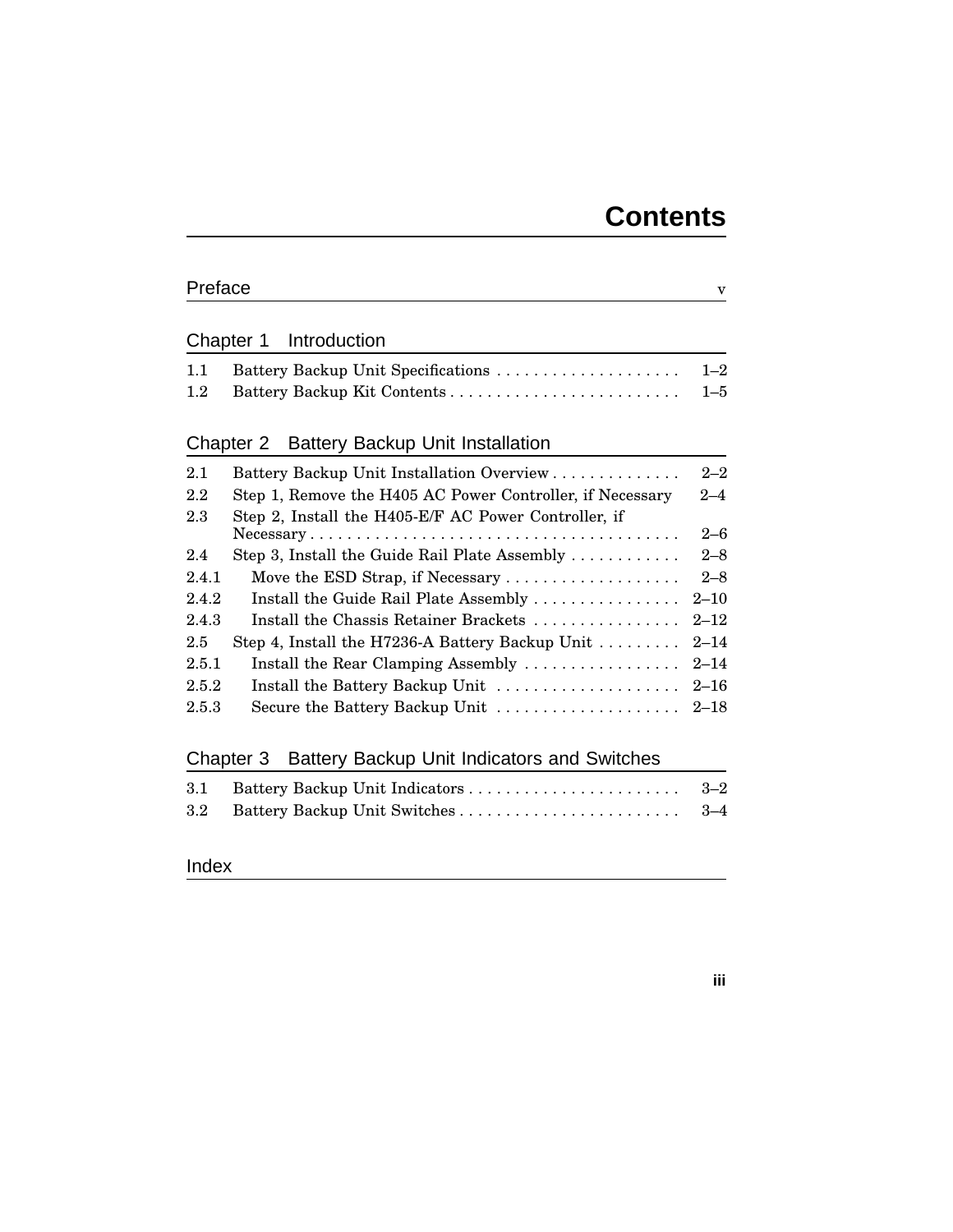## Figures

| $1 - 1$  |                                                      | $1 - 2$ |
|----------|------------------------------------------------------|---------|
| $2 - 1$  | Overview of BBU Installation                         | $2 - 2$ |
| $2 - 2$  | H405 AC Power Controller Removal                     | $2 - 4$ |
| $2 - 3$  | H405-E/F AC Power Controller Replacement             | $2 - 6$ |
| $2 - 4$  | Relocate the Front ESD Strap                         | $2 - 8$ |
| $2 - 5$  |                                                      |         |
| $2 - 6$  | Shim Orientation and Chassis Retainer Brackets  2-12 |         |
| $2 - 7$  |                                                      |         |
| $2 - 8$  |                                                      |         |
| $2 - 9$  | H7236-A Battery Backup Unit Installation  2–16       |         |
| $2 - 10$ |                                                      |         |
| $3 - 1$  | BBU Indicators (Rear View)                           | $3 - 2$ |
| $3 - 2$  | Internal BBU Switches (Front View)                   | $3 - 4$ |

#### Tables

**iv**

| $\mathbf{1}$ |                                                    |  |
|--------------|----------------------------------------------------|--|
| $2^{\circ}$  |                                                    |  |
| $\mathbf{3}$ |                                                    |  |
|              | 1-1 H7236-A Battery Backup Unit Specifications 1-3 |  |
|              |                                                    |  |
|              |                                                    |  |
|              |                                                    |  |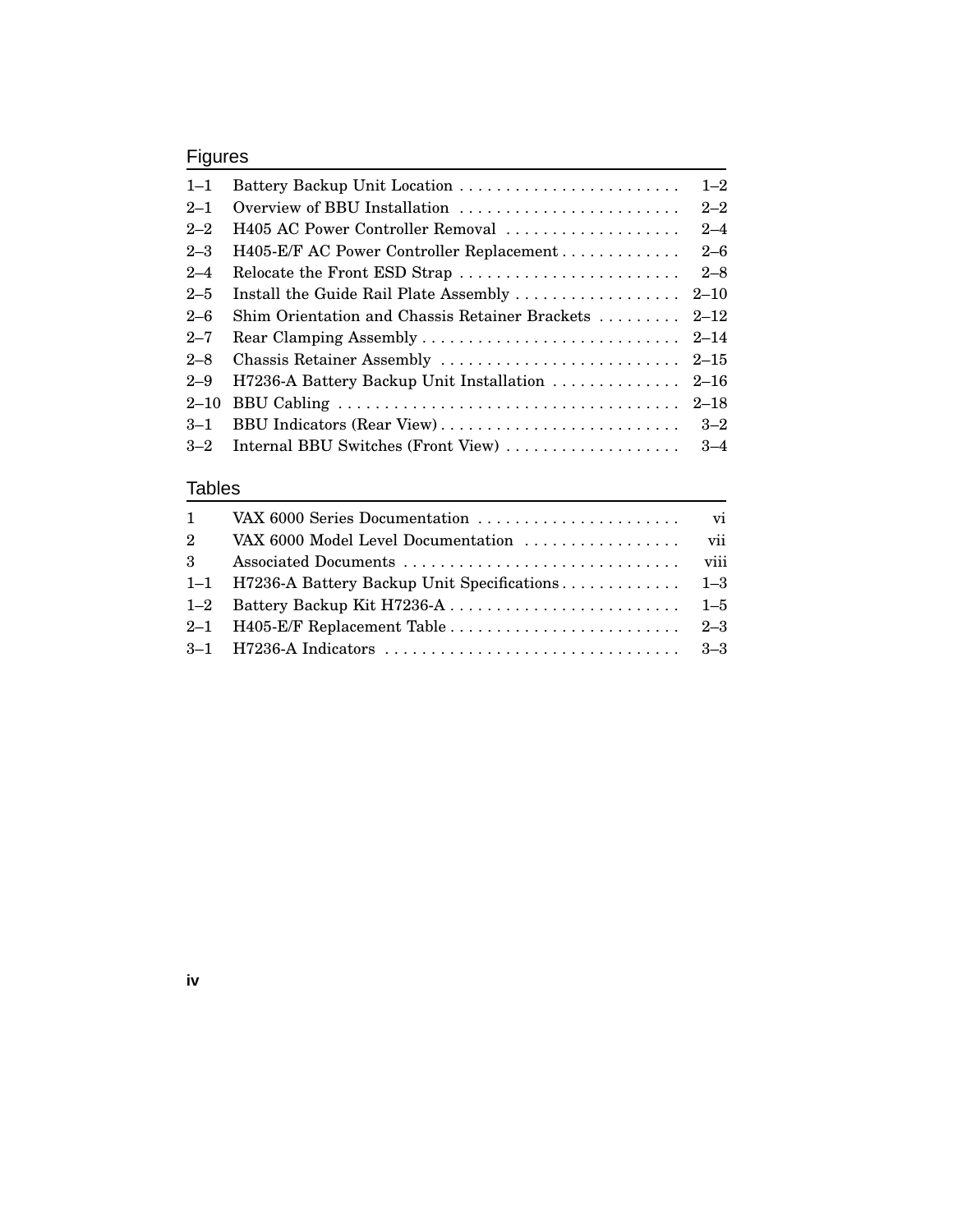**v**

## **Intended Audience**

This manual is intended for Digital customer service engineers and selfmaintenance customers installing the H7236-A battery backup option.

#### **Document Structure**

This manual uses a structured documentation design. There are many topics, organized into small sections for efficient reference. Each topic begins with an abstract. You can quickly gain a comprehensive overview by reading only the abstracts. Next is an illustration or example, which also provides quick reference. Last in the structure is descriptive text.

This manual has three chapters, as follows:

- **Chapter 1, Introduction**, gives an overview of the H7236-A battery backup unit, including specifications.
- **Chapter 2, Battery Backup Unit Installation**, gives instructions on how to install the battery backup unit in the system cabinet.
- **Chapter 3, Battery Backup Unit Indicators and Switches**, describes the battery backup unit indicators and switches and their functions.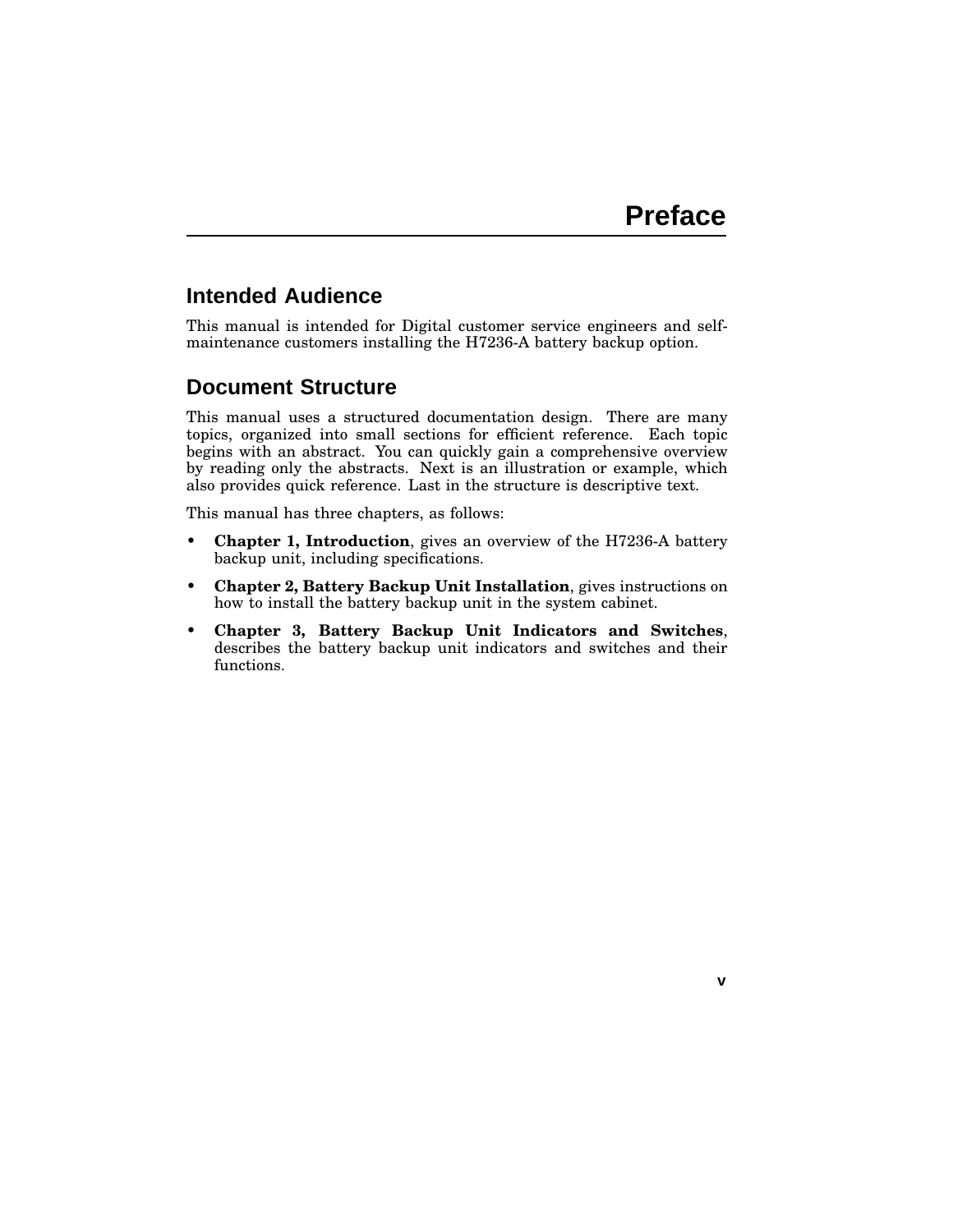## **Conventions Used in This Document**

The icons shown below are used in illustrations for designating part placement in VAX 6000 series systems. A shaded area in the icon shows the location of the component or part being discussed.



## **VAX 6000 Series Documents**

There are two sets of documentation: manuals that apply to all VAX 6000 series systems and manuals that are specific to one VAX 6000 model. Table 1 lists the manuals in the VAX 6000 series documentation set.

| Table 1: VAX 6000 Series Documentation |  |
|----------------------------------------|--|
|----------------------------------------|--|

| Title                                           | <b>Order Number</b> |  |
|-------------------------------------------------|---------------------|--|
| <b>Operation</b>                                |                     |  |
| VAX 6000 Series Owner's Manual                  | $EK-600EA-OM$       |  |
| VAX 6000 Series Vector Processor Owner's Manual | $EK=60VAA=OM$       |  |
| VAX 6000 Vector Processor Programmer's Guide    | EK-60VAA-PG         |  |
| <b>Service and Installation</b>                 |                     |  |
| VAX 6000 Platform Technical User's Guide        | $EK-600EA-TM$       |  |
| VAX 6000 Series Installation Guide              | $EK$ –600 $EA$ – IN |  |
| VAX 6000 Installationsanleitung                 | $EK$ -600GA-IN      |  |
| VAX 6000 Guide d'installation                   | EK-600FA-IN         |  |

**vi**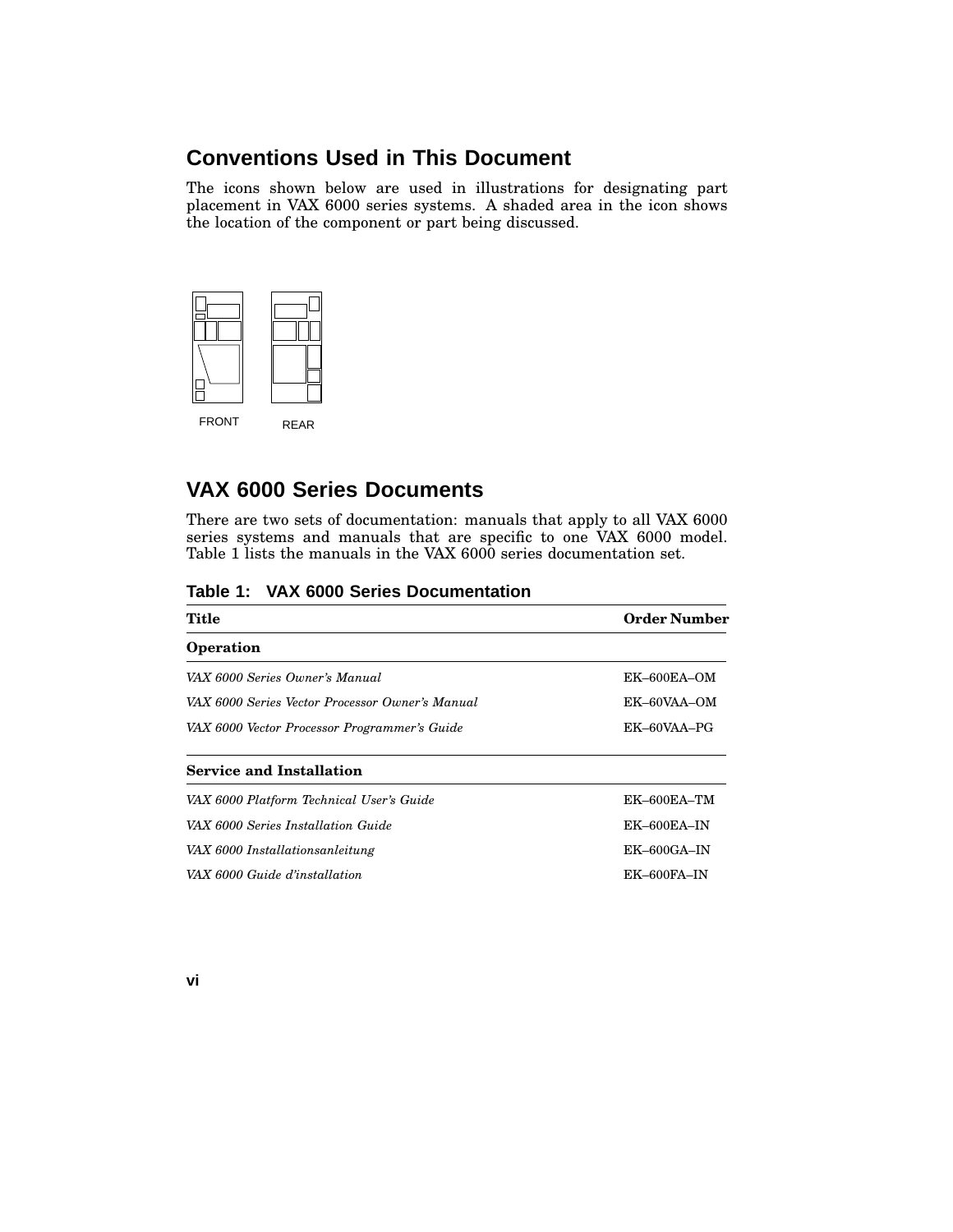| Title                                                  | <b>Order Number</b> |
|--------------------------------------------------------|---------------------|
| <b>Service and Installation</b>                        |                     |
| VAX 6000 Guia de instalacion                           | $EK$ -600SA-IN      |
| VAX 6000 Platform Service Manual                       | EK-600EA-MG         |
| <b>Options and Upgrades</b>                            |                     |
| VAX 6000 XMI Conversion Manual                         | EK-650EA-UP         |
| VAX 6000: Installing MS65A Memories                    | EK-MS65A-UP         |
| VAX 6000: Installing the H7236-A Battery Backup Option | EK-60BBA-IN         |
| VAX 6000: Installing the FV64A Vector Option           | EK-60VEA-IN         |
| VAX 6000: Installing the VAXBI Option                  | EK-60BIA-IN         |

#### **Table 1 (Cont.): VAX 6000 Series Documentation**

Manuals specific to models are listed in Table 2.

#### **Table 2: VAX 6000 Model Level Documentation**

| Title                                             | <b>Order Number</b> |  |
|---------------------------------------------------|---------------------|--|
| Models 200/300/400                                |                     |  |
| VAX 6000 Model 300 and 400 Service Manual         | $EK-624EA-MG$       |  |
| VAX 6000: Installing Model 200/300/400 Processors | EK-6234A-UP         |  |
| Model 500                                         |                     |  |
| VAX 6000 Model 500 Mini-Reference                 | $EK-650EA-HR$       |  |
| VAX 6000 Model 500 Service Manual                 | $EK-650EA-MG$       |  |
| VAX 6000 Model 500 System Technical User's Guide  | $EK-650EA-TM$       |  |
| VAX 6000: Installing Model 500 Processors         | EK-KA65A-UP         |  |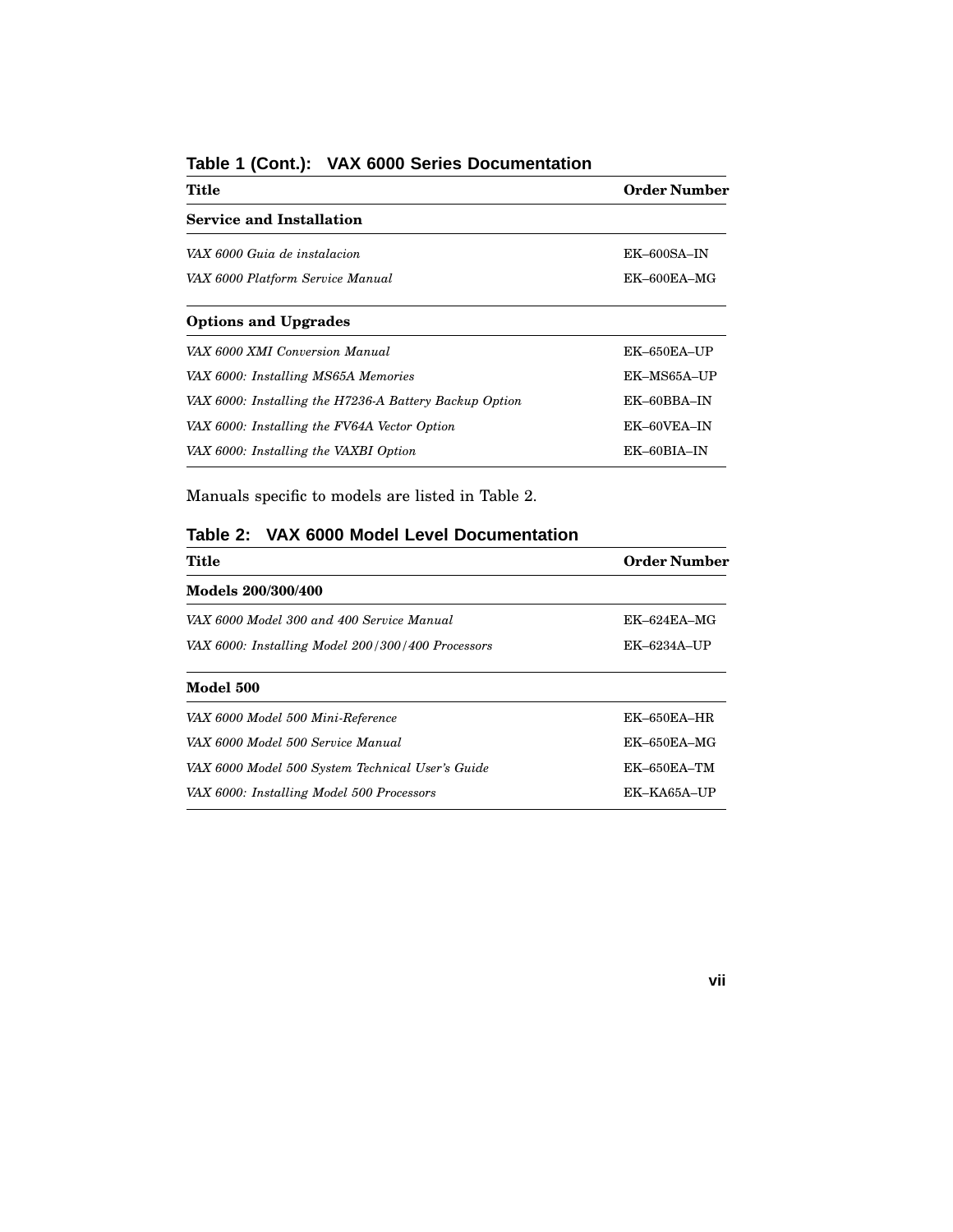## **Associated Documents**

Table 3 lists other documents that you may find useful.

| <b>Title</b>                                 | <b>Order Number</b> |  |
|----------------------------------------------|---------------------|--|
| <b>System Hardware Options</b>               |                     |  |
| VAXBI Expander Cabinet Installation Guide    | EK-VBIEA-IN         |  |
| VAXBI Options Handbook                       | EB-32255-46         |  |
| <b>System I/O Options</b>                    |                     |  |
| CIBCA User Guide                             | EK-CIBCA-UG         |  |
| CIXCD Interface User Guide                   | EK-CIXCD-UG         |  |
| DEC LANcontroller 200 Installation Guide     | EK-DEBNI-IN         |  |
| DEC LANcontroller 400 Installation Guide     | EK-DEMNA-IN         |  |
| InfoServer 100 Installation and Owners Guide | EK-DIS1K-IN         |  |
| KDB50 Disk Controller User's Guide           | EK-KDB50-UG         |  |
| KDM70 Controller User Guide                  | EK-KDM70-UG         |  |
| RRD40 Disc Drive Owner's Manual              | EK-RRD40-OM         |  |
| RA90/RA92 Disk Drive User Guide              | EK-ORA90-UG         |  |
| <b>SA70 Enclosure User Guide</b>             | EK-SA70E-UG         |  |

#### **Table 3: Associated Documents**

#### **Operating System Manuals**

| Guide to Maintaining a VMS System                        | $AA-LA34A-TE$      |
|----------------------------------------------------------|--------------------|
| Guide to Setting Up a VMS System                         | $AA-I.A25A-TE$     |
| Introduction to VMS System Management                    | $AA-I$ , $A24A-TE$ |
| ULTRIX-32 Guide to System Exercisers                     | AA-KS95B-TE        |
| VMS Upgrade and Installation Supplement: VAX 6000 Series | $AA-LB36C-TE$      |
| <b>VMS</b> Networking Manual                             | $AA-I$ , $A48A-TE$ |
| VMS System Manager's Manual                              | $AA-LAO0A-TE$      |
| <b>VMS VAXcluster Manual</b>                             | $AA$ -LA27B-TE     |

**viii**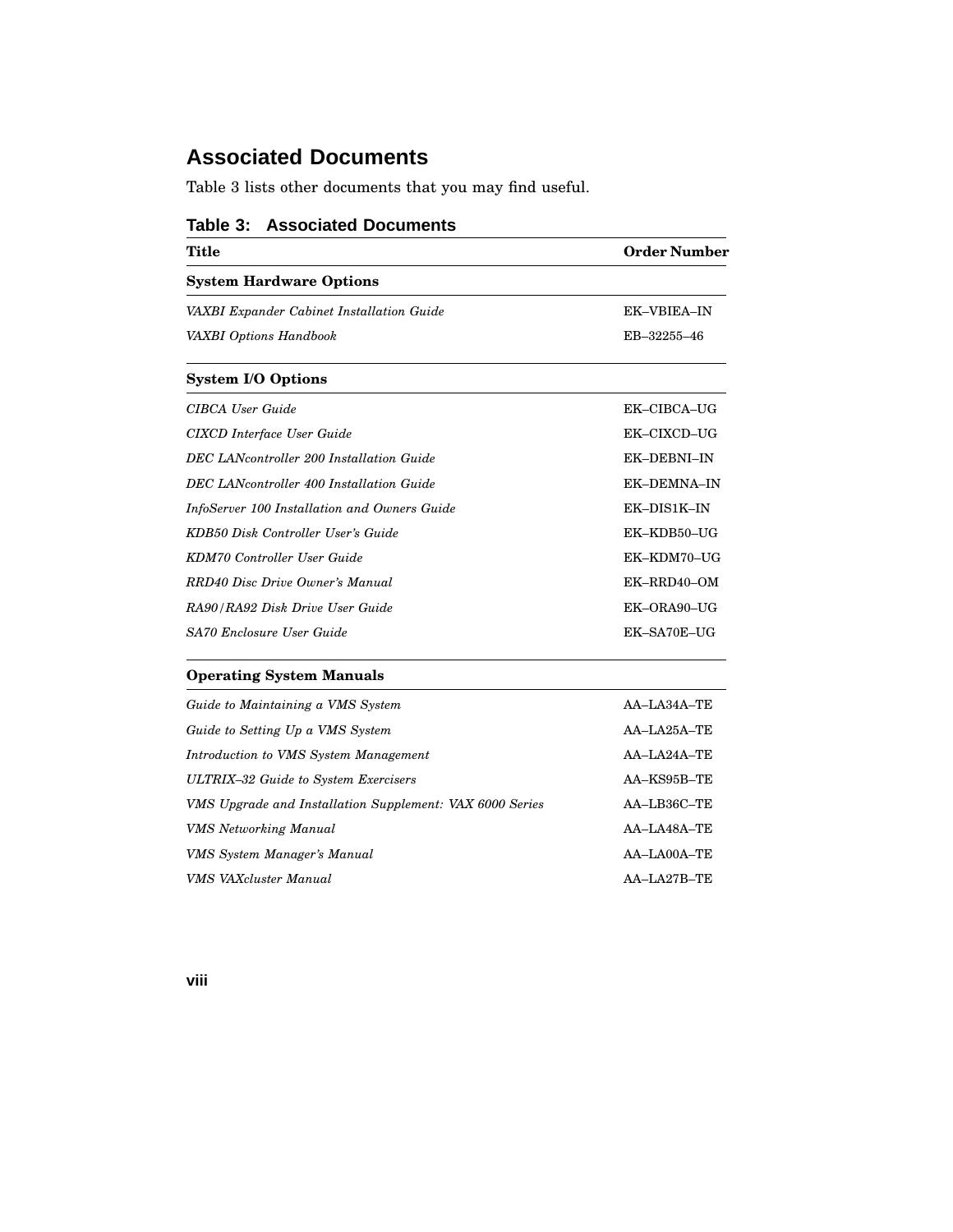| Title                                                         | <b>Order Number</b> |
|---------------------------------------------------------------|---------------------|
| <b>Peripherals</b>                                            |                     |
| <b>HSC</b> Installation Manual                                | EK-HSCMN-IN         |
| <b>H4000 DIGITAL Ethernet Transceiver Installation Manual</b> | EK-H4000-IN         |
| Installing and Using the VT320 Video Terminal                 | EK-VT320-UG         |
| RV20 Optical Disk Owner's Manual                              | EK-ORV20-OM         |
| SC008 Star Coupler User's Guide                               | EK-SC008-UG         |
| TA78 Magnetic Tape Drive User's Guide                         | EK-OTA78-UG         |
| TA90 Magnetic Tape Subsystem Owner's Manual                   | EK-OTA90-OM         |
| TK70 Streaming Tape Drive Owner's Manual                      | EK-OTK70-OM         |
| TU81/TA81 and TU/81 PLUS Subsystem User's Guide               | EK-TUA81-UG         |
| <b>VAX Manuals</b>                                            |                     |
| VAX Architecture Reference Manual                             | EY-3459E-DP         |
| VAX Systems Hardware Handbook — VAXBI Systems                 | EB-31692-46         |
| VAX Vector Processing Handbook                                | EC-H0739-46         |

**Table 3 (Cont.): Associated Documents**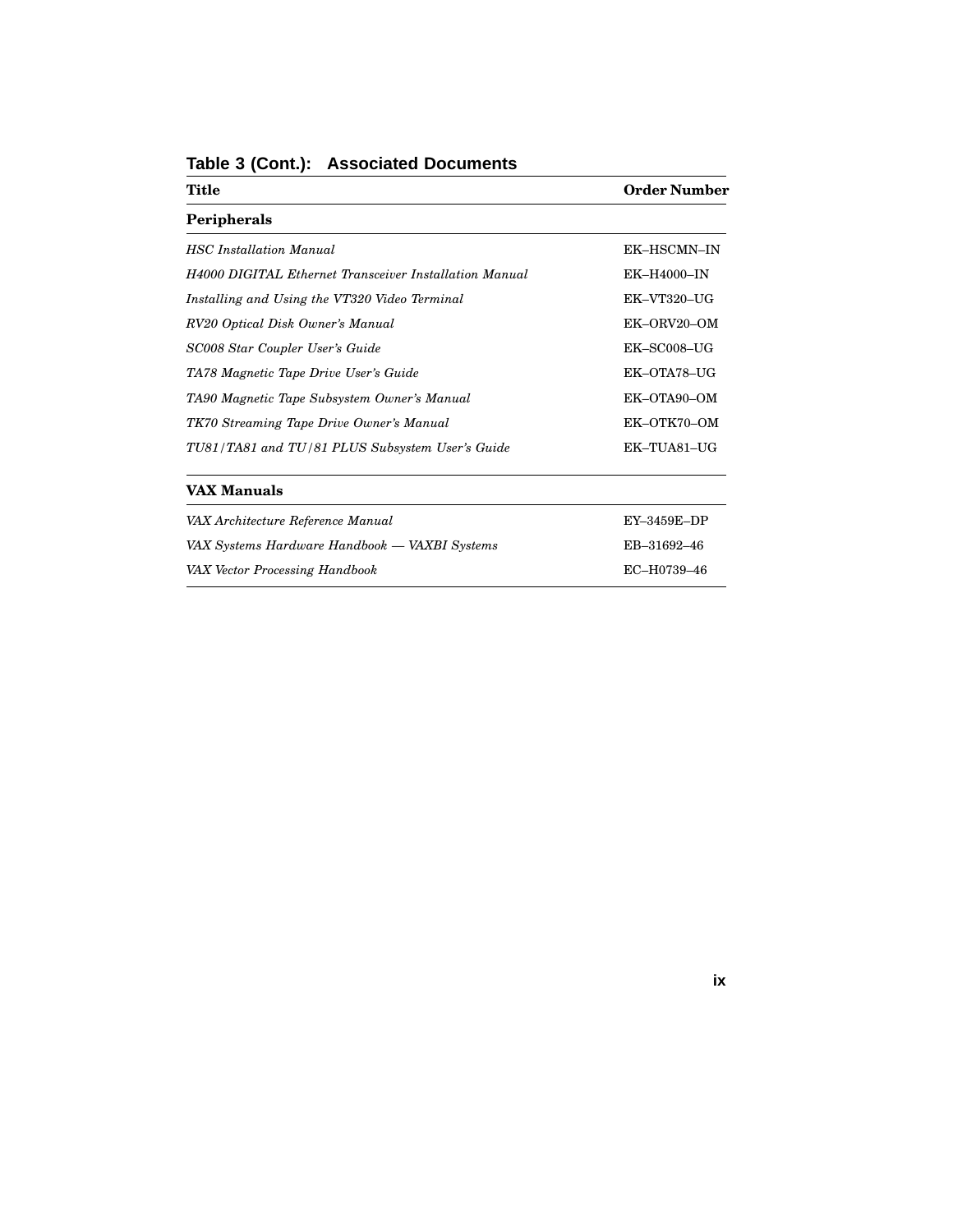# **Chapter 1 Introduction**

This chapter describes the H7236-A battery backup unit. Sections include:

- Battery Backup Unit Specifications
- Battery Backup Kit Contents

Introduction **1–1**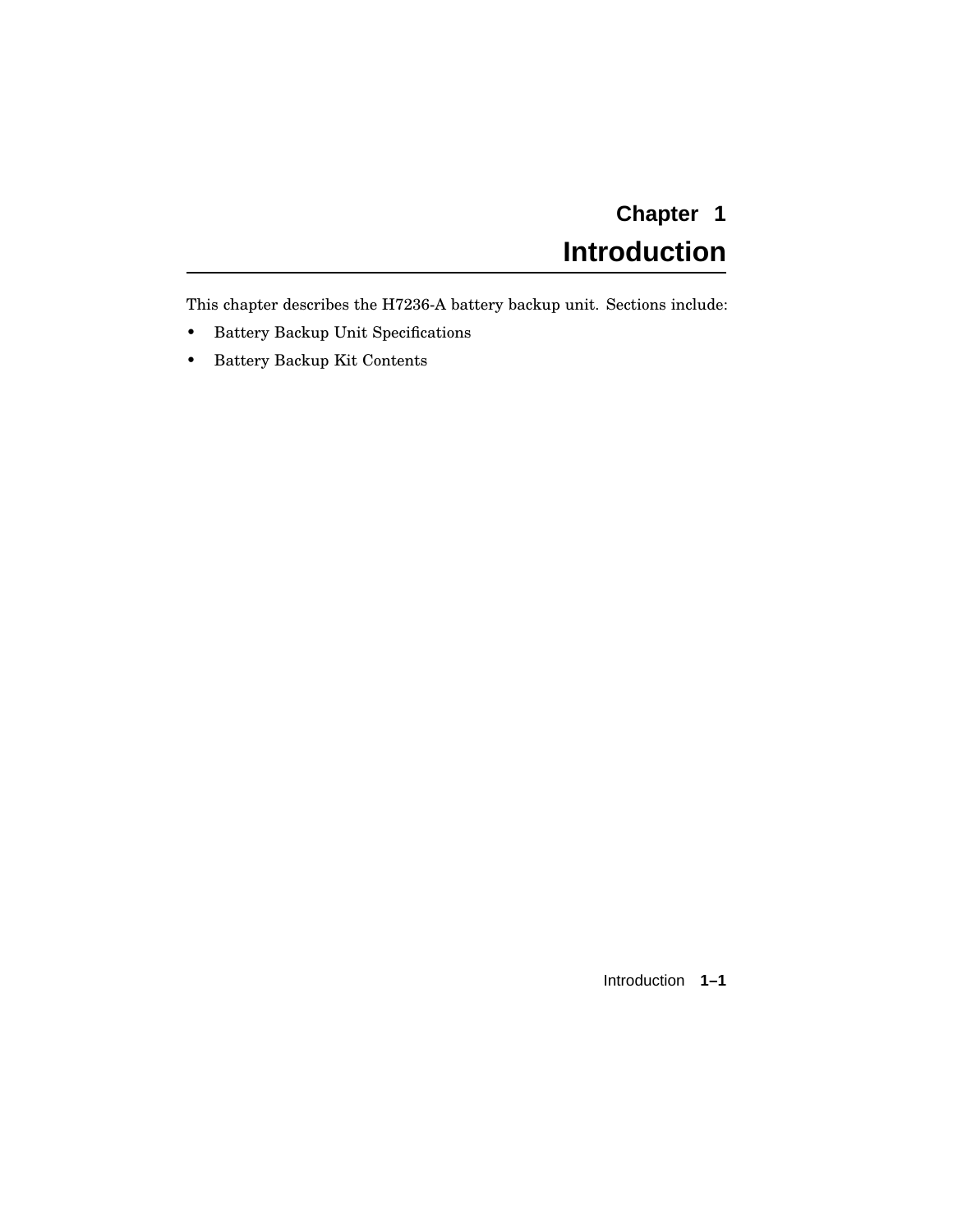# **1.1 Battery Backup Unit Specifications**

**The battery backup unit (BBU) is installed adjacent to the H405 AC power controller. If the system has imbedded storage in one slot, install the BBU next to the SA70.**

#### **Figure 1–1: Battery Backup Unit Location**



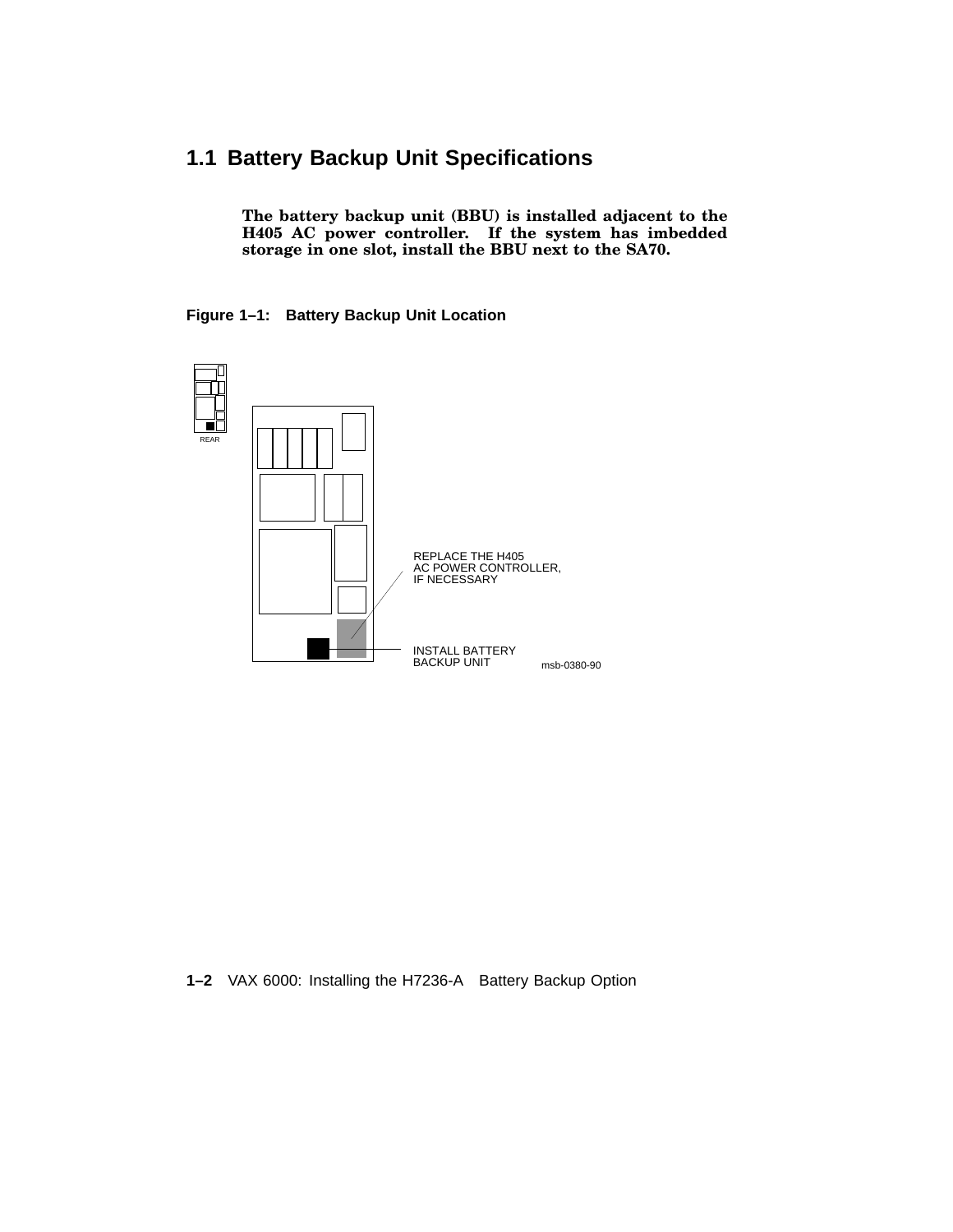The H7236-A BBU is a new battery backup unit for the VAX 6000 series. It can be installed in an XMI-2 VAX 6000 (cabinet number H9657-CA/CB) or in a Model 200, 300, or 400 that has been upgraded to a Model 500 using the full power and packaging upgrade kit H9657-CU. If the H405 AC power controller is not at the required revision (see Table 2-1), it must be replaced.

**NOTE:** *If an earlier model has been upgraded to a Model 500 using the H9657-CX upgrade kit, battery backup is not supported.*

*The BBU will not provide backup power for an expander cabinet configuration.*

The H7236-A provides system ride-through capabilities for power losses of up to one second. Momentary lapses in power, therefore, have no effect on the system. For power losses greater than one second, the BBU provides power for up to 10 minutes to the entire XMI side of the system. If power does not return after one second, an orderly shutdown of the VAXBI side is initiated. The caches are then flushed and memory is saved. If power is returned within 10 minutes, the system performs a warm restart.

Table 1–1 lists the battery backup unit specifications.

| Physical              |               | cm (in)                                                           |
|-----------------------|---------------|-------------------------------------------------------------------|
|                       | Height        | 20.8(8.2)                                                         |
|                       | Width         | 26.7(10.5)                                                        |
|                       | Depth         | 63.5(25.0)                                                        |
|                       | Weight        | $45.5 \text{ kg}$ (100 lbs)                                       |
| Environmental         |               |                                                                   |
| Operating temperature |               | $10^{\circ}$ to $40^{\circ}$ C (50 $^{\circ}$ to $104^{\circ}$ F) |
| Operating humidity    |               | 10% to 90% relative humidity                                      |
| Altitude              | Non-operating | 0 to 9.1 km $(0 \text{ to } 30,000 \text{ ft})$                   |
|                       | Operating     | 0 to 2.4 km (0 to 8000 ft)                                        |

**Table 1–1: H7236-A Battery Backup Unit Specifications**

Introduction **1–3**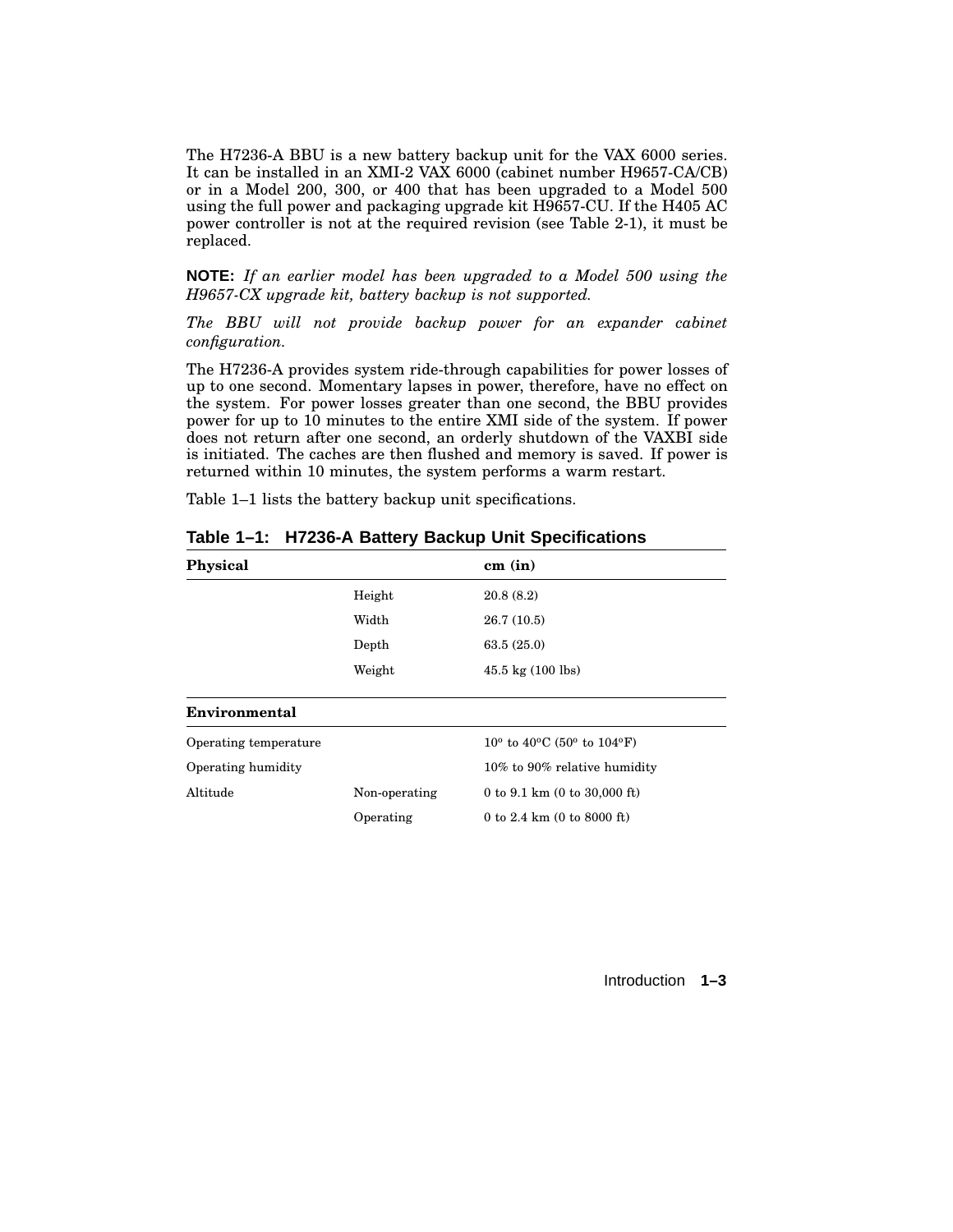| <b>BBU Cooling System</b> |              |                                                       |
|---------------------------|--------------|-------------------------------------------------------|
|                           | Type         | Air moving device                                     |
|                           | Air mover    | Single fan, operates when BBU is supply-<br>ing power |
|                           | Air source   | Ambient air                                           |
| Electrical                |              |                                                       |
| AC current (max)          | 60 Hz        | 4 A (120 V)                                           |
|                           | 50 Hz        | 2 A (240 V)                                           |
| Input voltage             | 60 Hz        | 120 VRMS nominal                                      |
|                           | 50 Hz        | 240 VRMS nominal                                      |
| Output voltage            |              | 220 V DC to 360 V DC                                  |
| Output energy             |              | 2.2 Kw for 2 seconds<br>1.0 Kw for up to 10 minutes   |
| Output current            |              | 15 A DC max<br>5 A typical during 10 minute run       |
| Battery life              | 5 years at   | $25^{\circ}$ C                                        |
|                           | 4 years at   | $30^{\circ}$ C                                        |
|                           | 2.3 years at | $35^{\circ}$ C                                        |
|                           | 1.3 years at | $40^{\circ}$ C                                        |

**Table 1–1 (Cont.): H7236-A Battery Backup Unit Specifications**

**1–4** VAX 6000: Installing the H7236-A Battery Backup Option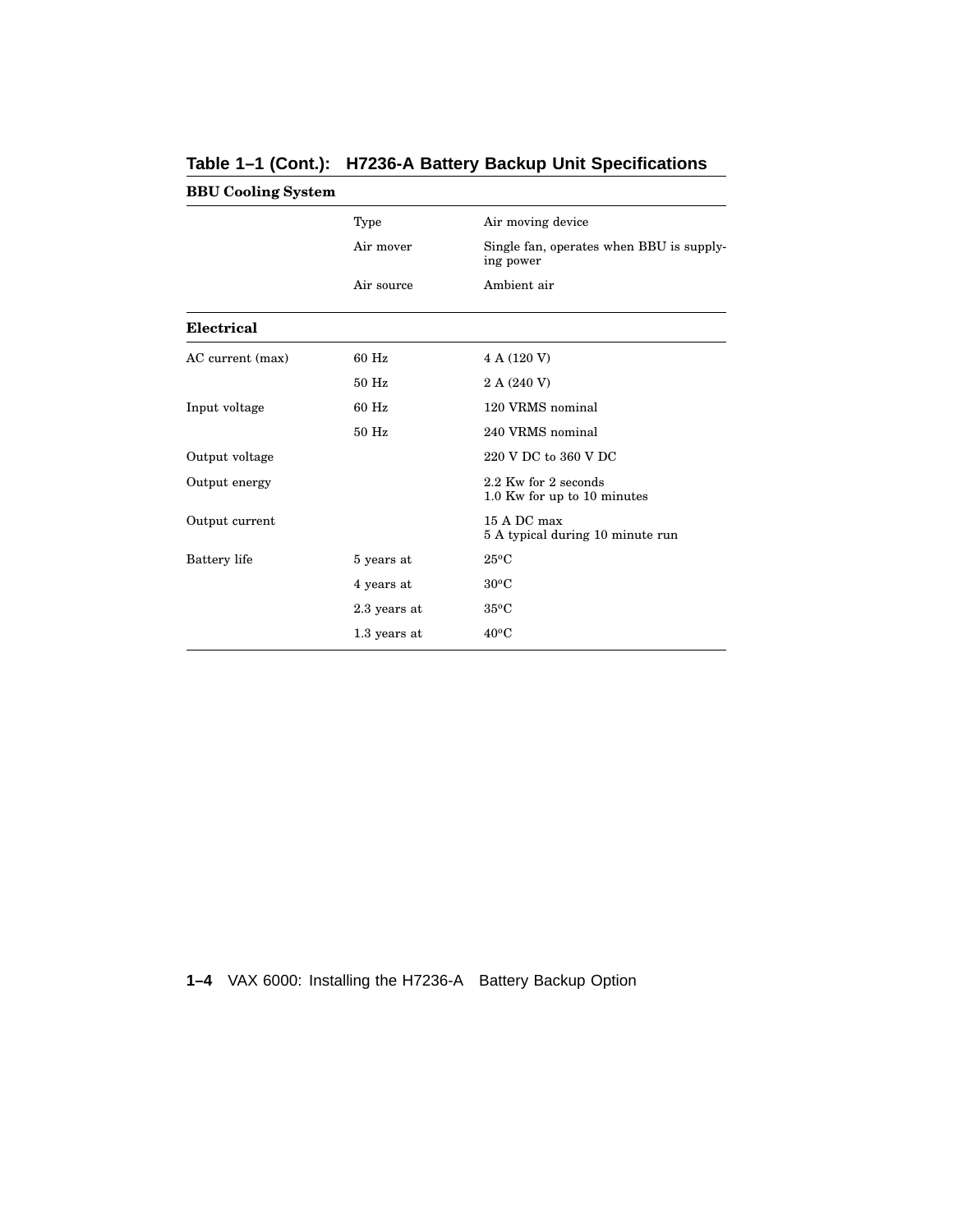## **1.2 Battery Backup Kit Contents**

#### **To add battery backup to a VAX 6000 Model 500 you need the H7236-A battery backup unit kit. Table 1–2 lists the components in the BBU kit.**

Be sure all items required for installing the BBU are present before starting the installation procedure. Table 1–2 lists the H7236-A BBU kit contents.

**WARNING:** *The H7236-A battery backup unit weighs 100 pounds. Use two people to lift or move this unit.*

| <b>Part Number</b> | Quantity       | <b>Description</b>                |
|--------------------|----------------|-----------------------------------|
| 30-31264-01        | 1              | Power system, standby uninterrupt |
| 70-25686-01        | 1              | Rail chassis assembly             |
| 70-25687-01        | 1              | Bracket rail assembly             |
| 74-36464-01        | 1              | Bar, insert nut                   |
| 90-00039-26        | 4              | Screw, Mach 10-32 FLT             |
| 90-06078-01        | $\mathbf{2}$   | Screw, Mach 10-32 PAN             |
| 90-06664-00        | $\mathbf{2}$   | Washer, flat SST                  |
| 90-07906-00        | $\overline{2}$ | Washer, helical split steel       |
| 74-36160-01        | $\overline{2}$ | Block wedge                       |
| 74-35857-02        | 1              | Bracket, chassis retaining, bot   |
| 74-35857-01        | $\mathbf{1}$   | Bracket, chassis retaining, top   |
| 74-35860-01        | $\overline{2}$ | Bracket, chassis retainer, rear   |
| 90-06637-00        | 6              | Washer, lock internal steel       |
| 12-24007-02        | $\overline{4}$ | Screw, SHLD 10-32 CAP             |
| 12-24007-01        | $\mathbf{2}$   | Screw, SHLD 10-32 CAP             |
| 12-21368-02        | $\overline{2}$ | Screw, sems 10-32 PAN             |

**Table 1–2: Battery Backup Kit H7236-A**

Introduction **1–5**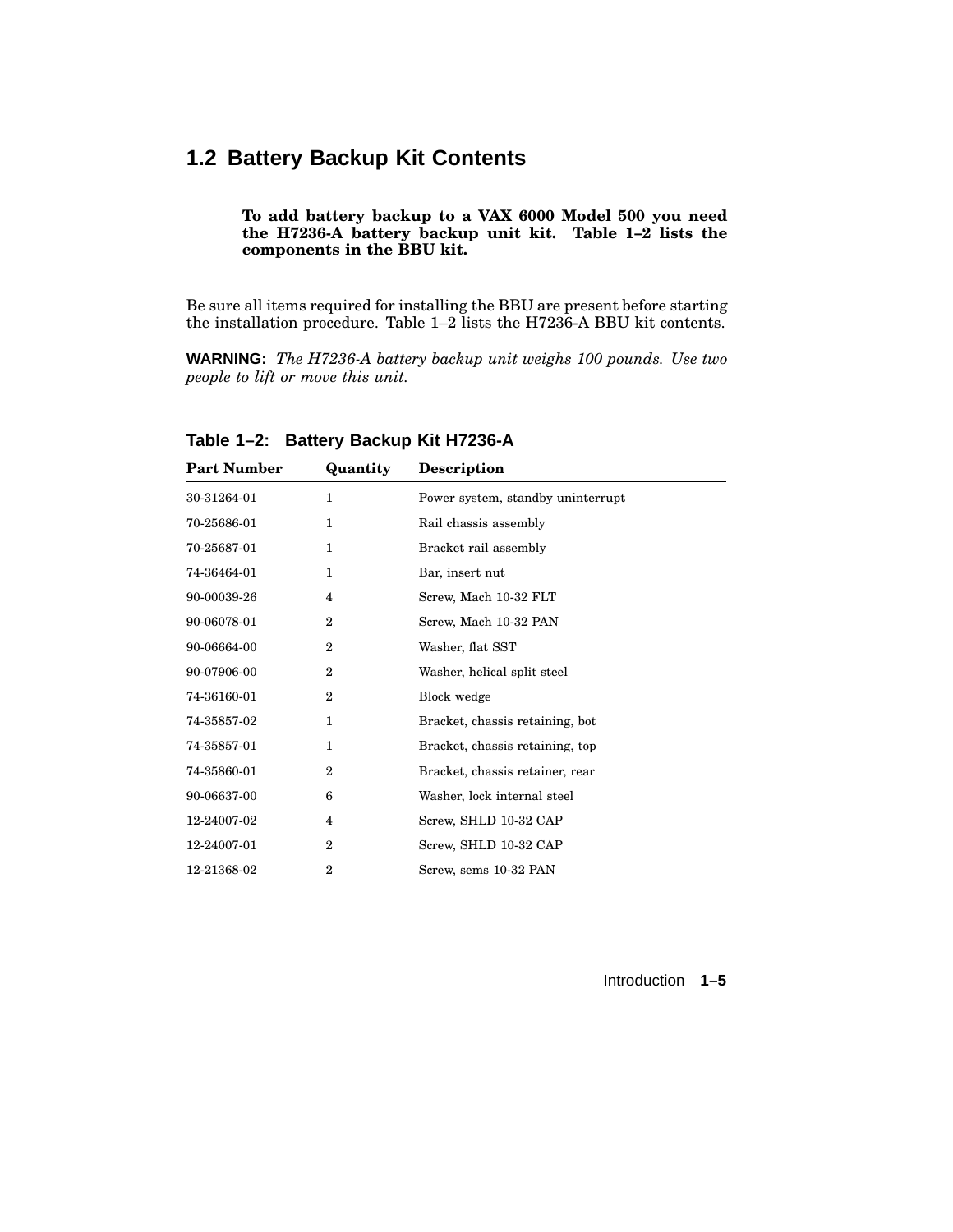| <b>Part Number</b> | Quantity     | <b>Description</b>                                               |
|--------------------|--------------|------------------------------------------------------------------|
| 90-06074-02        | $\mathbf{2}$ | Screw, MACH 10-32 FLT                                            |
| 17-00442-27        | 1            | Power cord 3 ft.                                                 |
| 74-39395-01        | 2            | Shim                                                             |
| 90-07880-00        | 1            | Cable tie                                                        |
| 90-08264-00        | 1            | Cable tie mount, adhesive backed                                 |
| 90-09228-10        | 6            | Screw, sem 10-32 PAN                                             |
| 17-02975-01        | 1            | Cable assy, 15 cond, molded, shielded                            |
| 17-02485-01        | 1            | Wire harn assy 04conn 16AWG 6pos U                               |
| 90-07082-00        | 4            | Clamp, cable, screw mtd. 5/16"                                   |
| EK-60BBA-IN        | 1            | VAX 6000: Installing the H7236-A Battery<br><b>Backup Option</b> |

**Table 1–2 (Cont.): Battery Backup Kit H7236-A**

**1–6** VAX 6000: Installing the H7236-A Battery Backup Option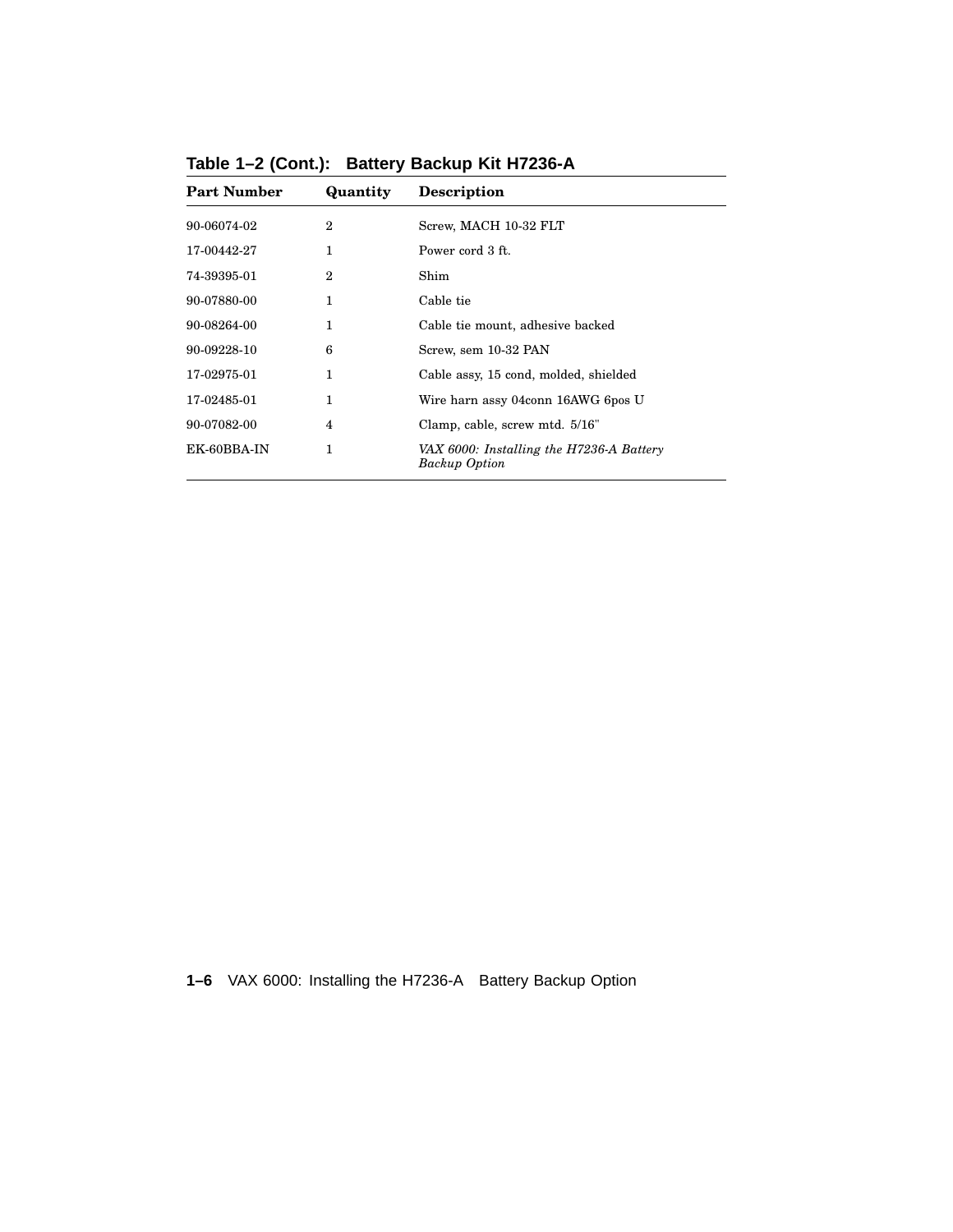# **Chapter 2**

# **Battery Backup Unit Installation**

This chapter describes the installation of the H7236-A battery backup unit. The H405 AC power controller must be replaced (Steps 1 and 2) if it is not at the minimum revision level listed in Table 2-1. Sections include:

- Battery Backup Unit Installation Overview
- Step 1, Remove the H405 AC Power Controller, if Necessary
- Step 2, Install the H405-E/F AC Power Controller, if Necessary
- Step 3, Install the Guide Rail Plate Assembly

Move the ESD Strap, if Necessary Install the Guide Rail Plate Assembly Install the Chassis Retainer Brackets

• Step 4, Install the H7236-A Battery Backup Unit

Install the Rear Clamping Assembly Install the Battery Backup Unit Secure the Battery Backup Unit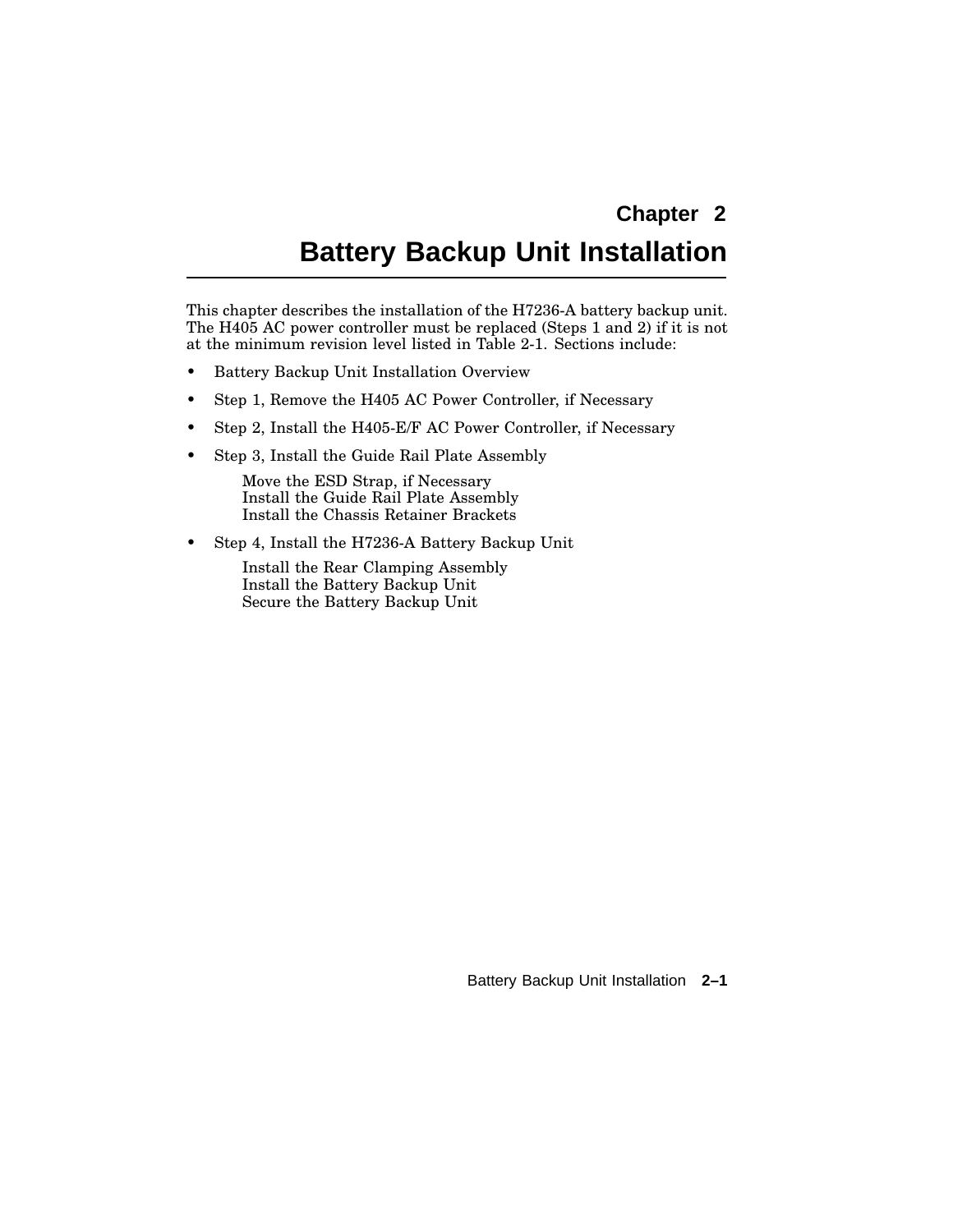## **2.1 Battery Backup Unit Installation Overview**

**The H7236-A battery backup unit can be installed in an XMI-2 VAX 6000 or in a Model 200, 300, or 400 that has been upgraded to a Model 500 (with the full power and packaging upgrade kit H9657-CU).**

#### **Figure 2–1: Overview of BBU Installation**







INSTALL A NEW H405-E/F AC POWER CONTROLLER, IF NECESSARY



INSTALL THE GUIDE RAIL PLATE ASSEMBLY



INSTALL AND VERIFY THE BATTERY BACKUP UNIT

msb-0371-90

#### **2–2** VAX 6000: Installing the H7236-A Battery Backup Option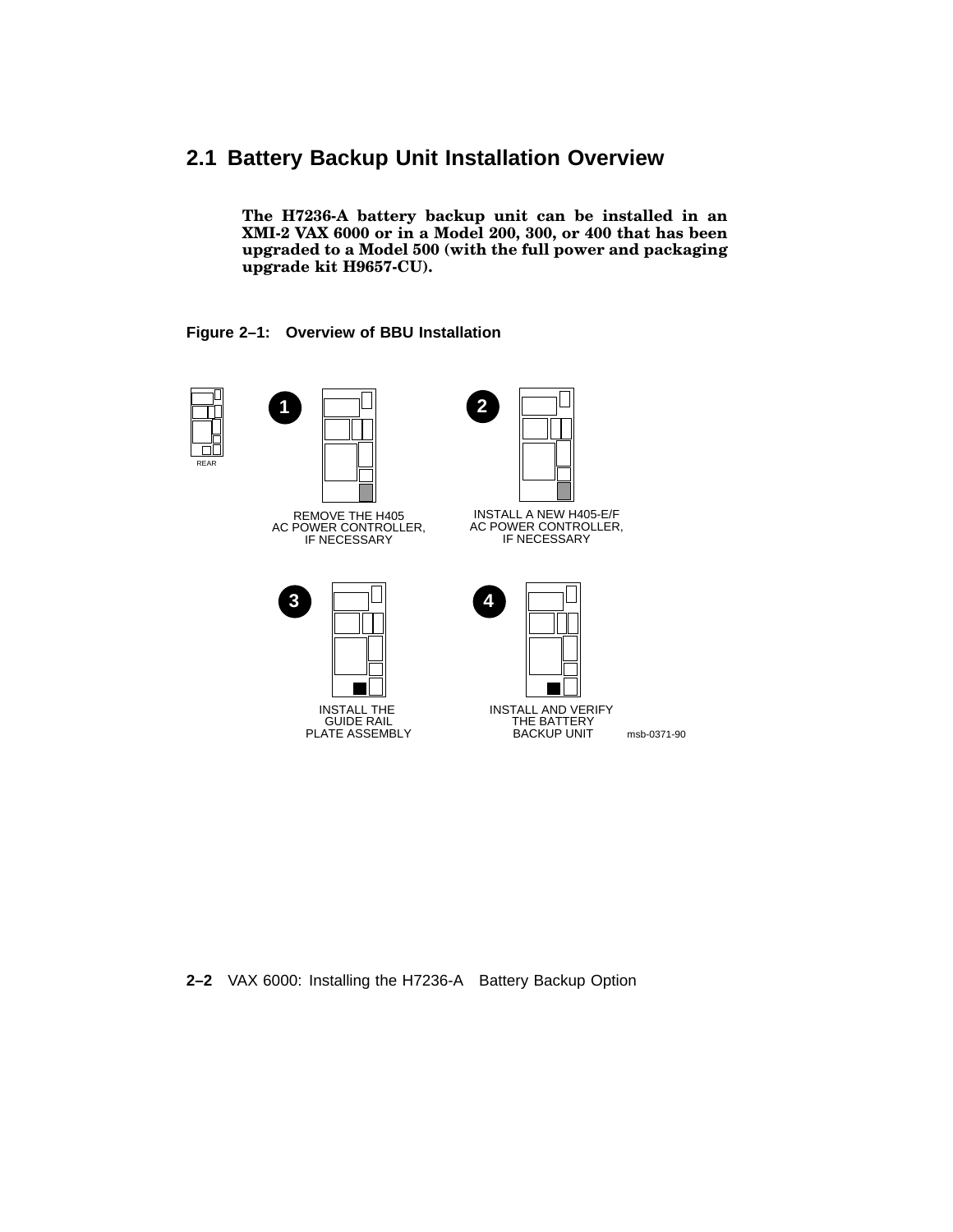If you are installing the BBU in an XMI-2 VAX 6000, go to Section 2.4.

If you are installing the BBU in a system that has undergone a full power and packaging upgrade, the following should have been done:

- 1. The H7231-N BBU should have been removed
- 2. The H7206-A power and logic unit should have been replaced by an H7206-B power and logic unit

These two hardware changes are both needed to install the H7236-A BBU in a full power and packaging upgrade. If for some reason these two steps have not been completed, complete them now. See the *VAX 6000 XMI Conversion Manual*, EK–650EA–UP.

Next, you will examine the revision level of the H405 AC power controller, and upgrade if necessary.

| Unit                   | Minimum<br><b>Revision</b> | Replacement<br>Information                       |
|------------------------|----------------------------|--------------------------------------------------|
| H405-E, 208V 60 Hz     | Rev F07                    | Replace if at revision A, B, C,<br>$D,$ or $E$   |
| H405-F, 380/416V 50 Hz | Rev H07                    | Replace if at revision A, B, C,<br>D, E, F, or G |

**Table 2–1: H405-E/F Replacement Table**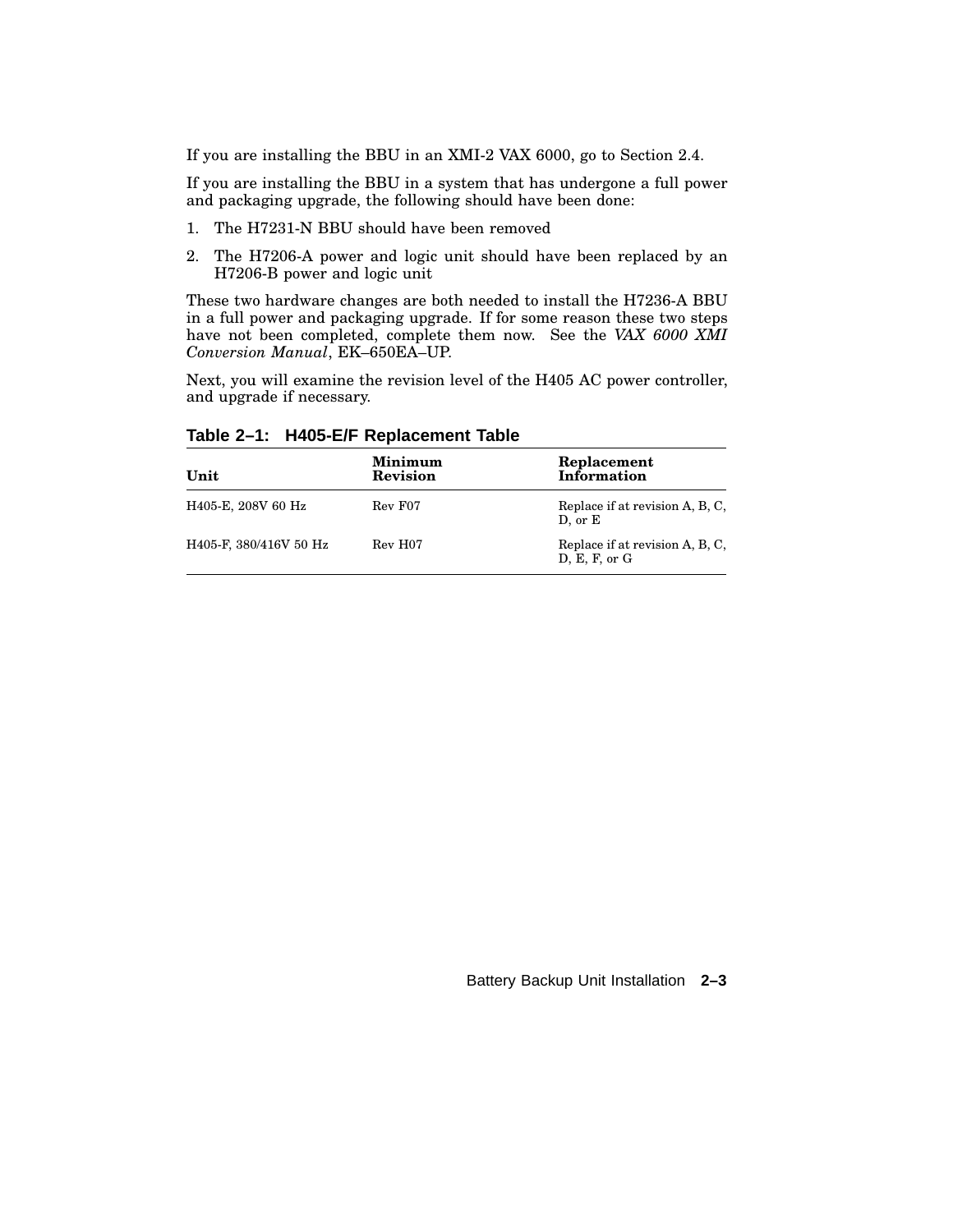## **2.2 Step 1, Remove the H405 AC Power Controller, if Necessary**

**Remove the H405 AC power controller using a large Phillips screwdriver. The assembly has six captive screws and seven cables.**

**NOTE:** *Remove the H405-E only if it is revision A through E. Remove the H405-F only if it is revision A through G. Other revisions need NOT be removed. The revision level is printed on the AC power controller unit.*



#### **Figure 2–2: H405 AC Power Controller Removal**

**2–4** VAX 6000: Installing the H7236-A Battery Backup Option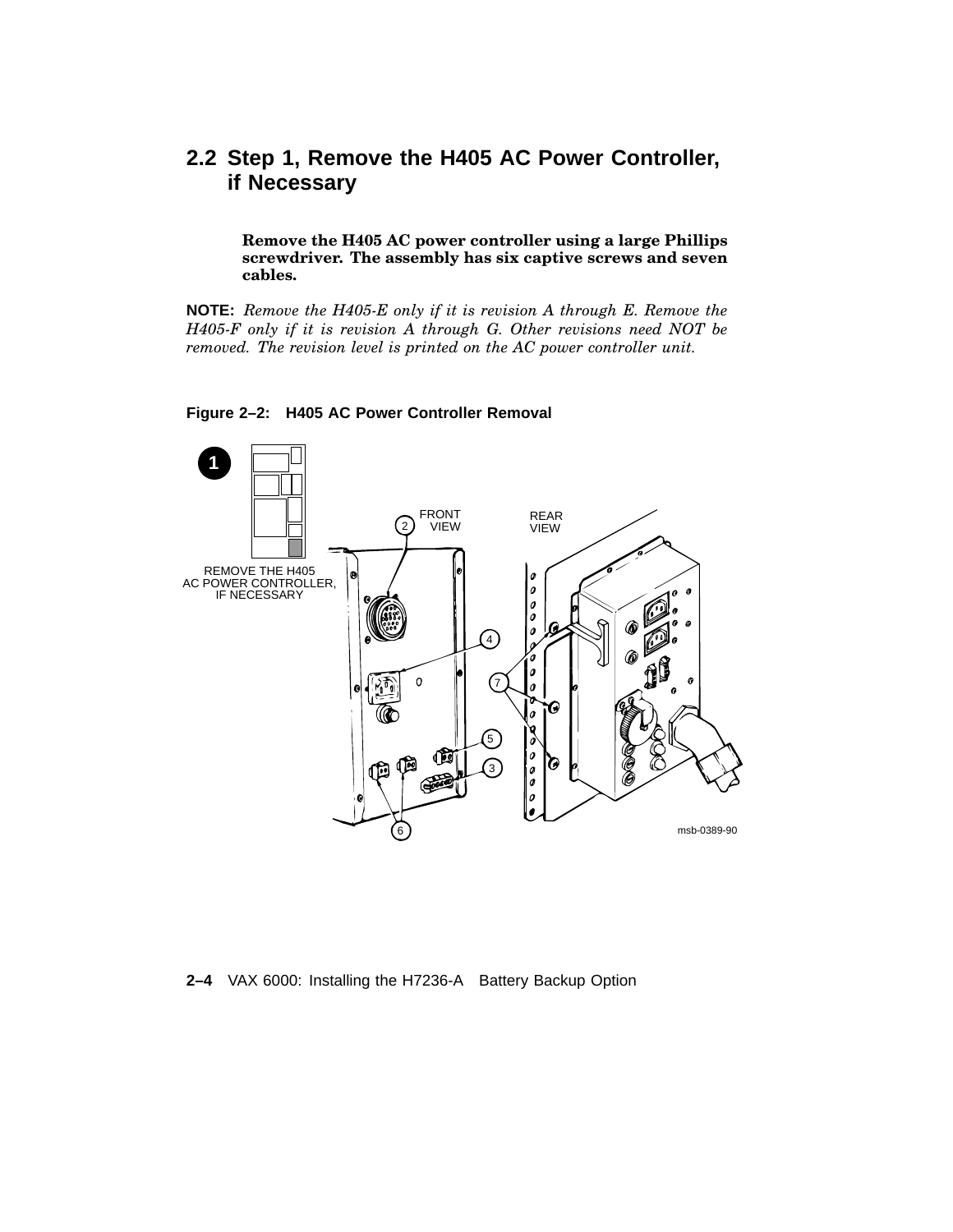- 1. Perform an orderly shutdown of the system.
	- Turn the upper key switch on the front control panel to the Off (0) position.
	- Pull the circuit breaker on the H405 AC power controller to the Off position.
	- Unplug the system power cord.

**WARNING:** *High voltages are present in the H7206-B power and logic unit. Before performing the following steps, wait 2 minutes after power has been removed from the system before working on the system.*

- 2. Working from the front of the cabinet, disconnect the 17-01501- 01 AC input cable from J2 by twisting the black connector ring counterclockwise. See  $\bullet$  in Figure 2–2.
- 3. Disconnect the 17-01549-01 DEC power bus cable from J1. See  $\bigcirc$ .
- 4. You should have removed the 17-00365-03 cable from J5. If a power cord is attached here, remove it now. See  $\bullet$ .
- 5. Disconnect the 17-01844-01 temperature sensor cable from J9. See  $\Theta$ .
- 6. Disconnect the 17-01833-01 fail safe enable cable from J6 and J7 and set aside to discard. See  $\odot$ .
- 7. Working from the rear of the cabinet, use a large Phillips screwdriver to remove the six screws that hold the AC power controller in place. See  $\odot$ .
- 8. Pull the AC power controller toward you and remove. Put the unit aside. After you have installed the new H405, put the old H405 in the shipping box for the H405 and return it to the Digital Field Service Defective Returns Stockroom for upgrade.

**WARNING:** *The H405 AC power controller is heavy. Exercise caution when lifting and moving this unit.*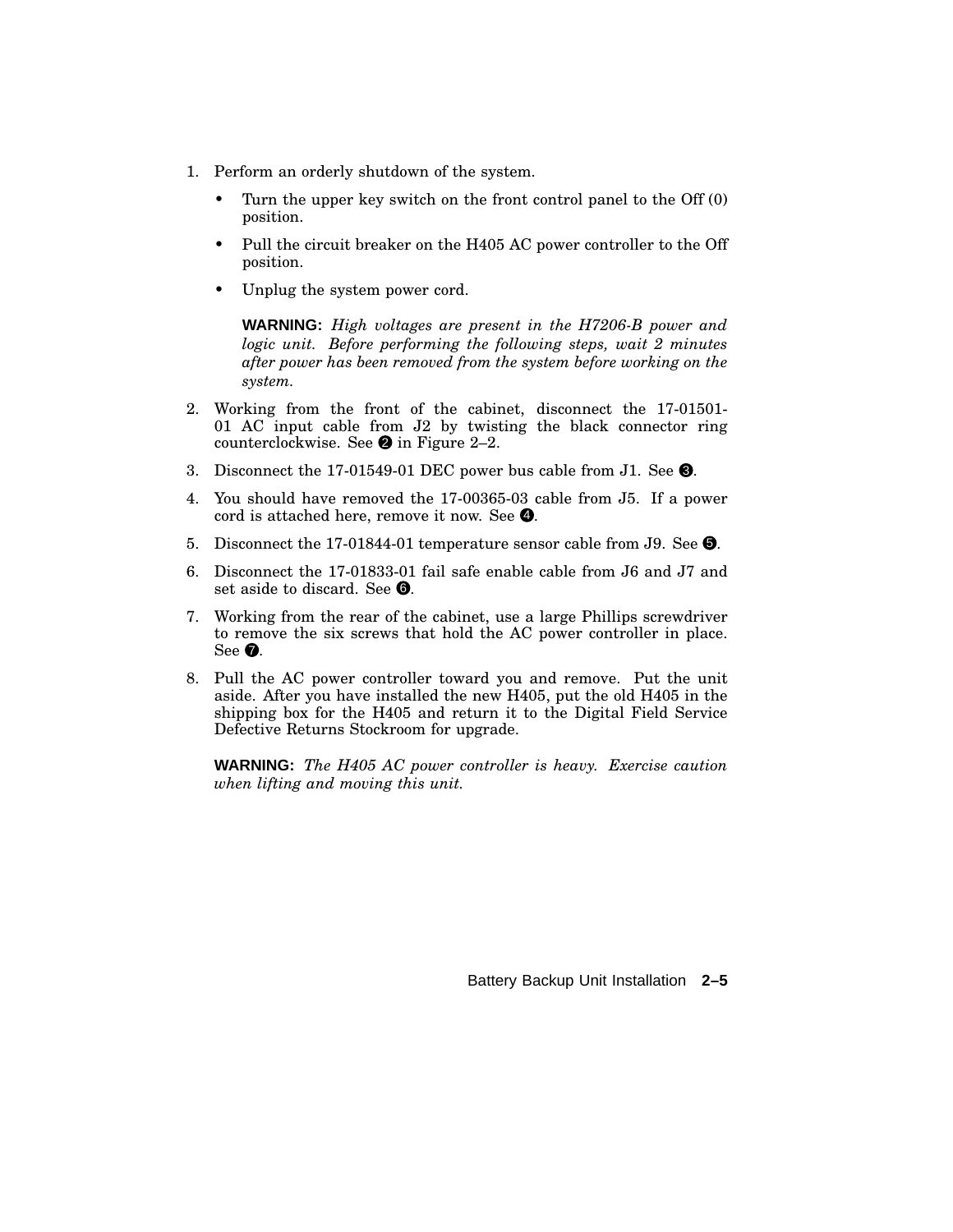## **2.3 Step 2, Install the H405-E/F AC Power Controller, if Necessary**

**Working from the rear of the cabinet, install the new H405-E/F AC power controller. This unit provides switching capability for the battery backup unit.**

**Figure 2–3: H405-E/F AC Power Controller Replacement**



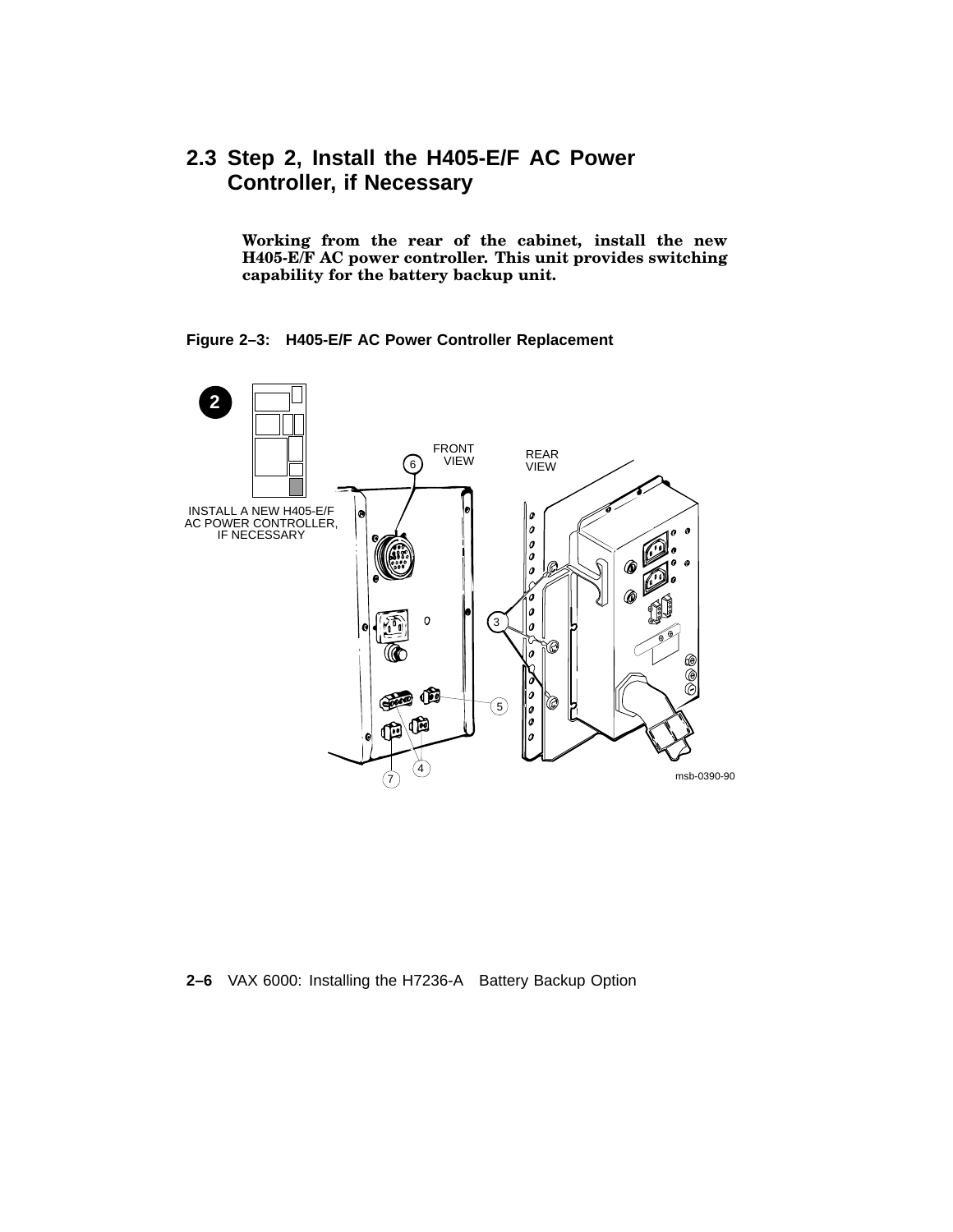**WARNING:** *The H405 AC power controller is heavy. Exercise caution when lifting and moving this unit.*

- 1. Remove the 17-01833-01 cable from system completely.
- 2. Place the new H405 AC power controller into the designated space in the lower righthand rear corner of the cabinet.
- 3. Using a large Phillips screwdriver, replace the six screws that hold the AC power controller in place. See  $\bullet$  in Figure 2–3.
- 4. Working from the front of the cabinet, attach one connector of the 17-02759-01 fail safe enable cable at J6 and the other connector at J1. See  $\mathbf{Q}$ .
- 5. Connect the 17-01844-01 temperature sensor cable at J9. See  $\Theta$ .
- 6. Connect the 17-01501-01 AC input cable to J2 by inserting the cable and twisting the black connector ring clockwise. If the system has a 50 Hz transformer, connect the 17-01815-01 cable to J2. See  $\Theta$ .
- 7. Plug the connector from the 17-02521-01 cable into J7 on the H405. See  $\odot$ .

**NOTE:** *Route the 17-01844-01 and 17-02759-01 cables away from the transformer (50 Hz systems only).*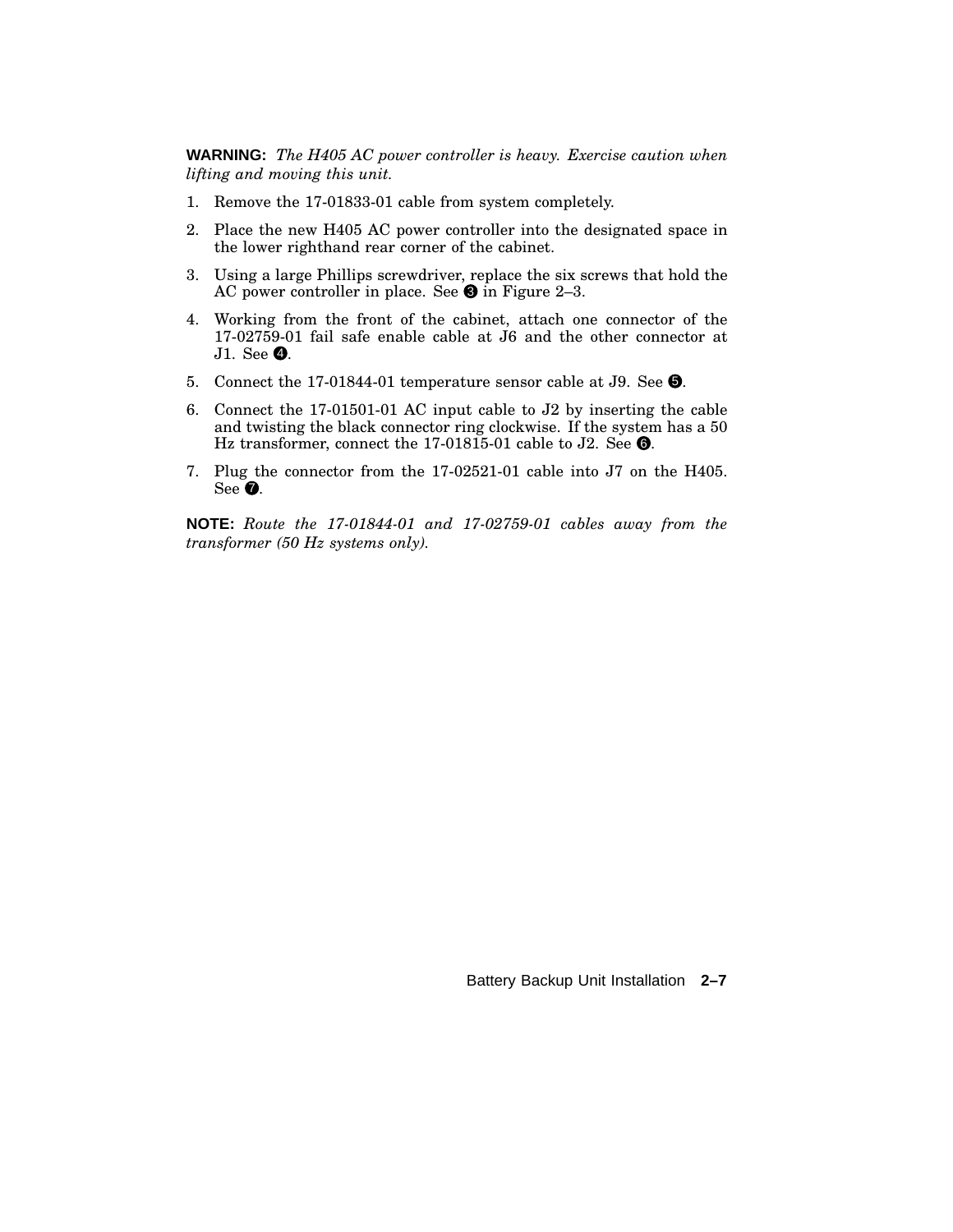## **2.4 Step 3, Install the Guide Rail Plate Assembly**

**The BBU is attached to the guide rail plate assembly. Relocate the ESD strap, if necessary, before installing the guide rail plate assembly.**

**2.4.1 Move the ESD Strap, if Necessary**

**The electrostatic discharge (ESD) strap must be attached to the middle hole on the transformer shield plate. If necessary, remove it from the top hole and relocate it to the middle hole.**





#### **2–8** VAX 6000: Installing the H7236-A Battery Backup Option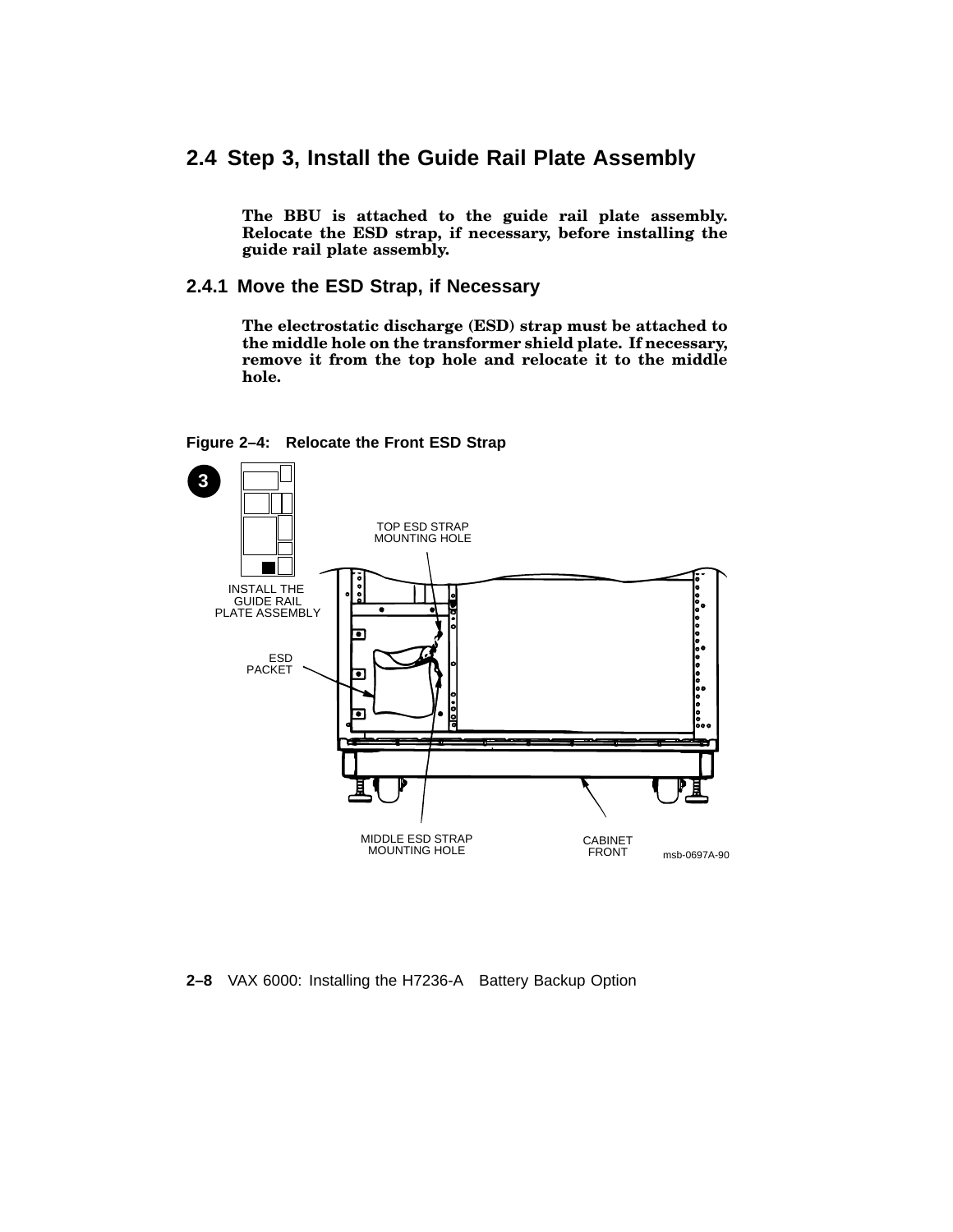The ESD ground strap must be attached to the middle hole on the transformer shield plate. If it is attached to the top hole, use the following procedure to disconnect and reattach the ESD strap:

- 1. Working at the front of the cabinet, locate the front ESD packet (see Figure 2–4). The packet is attached to a sheet metal transformer shield plate located left of the drive cavity. The packet contains the ESD ground strap, which is attached to the transformer shield plate in the top right corner.
- 2. Move the front ESD ground strap from the top hole to the middle hole on the transformer shield plate, as shown in Figure 2–4. Remove the screw located below the ESD mounting screw and discard it and the top screw.

If the system does not have an in-cabinet storage device, install the BBU into the left position, viewed from the front. If the system contains an SA70, install the BBU in the remaining space.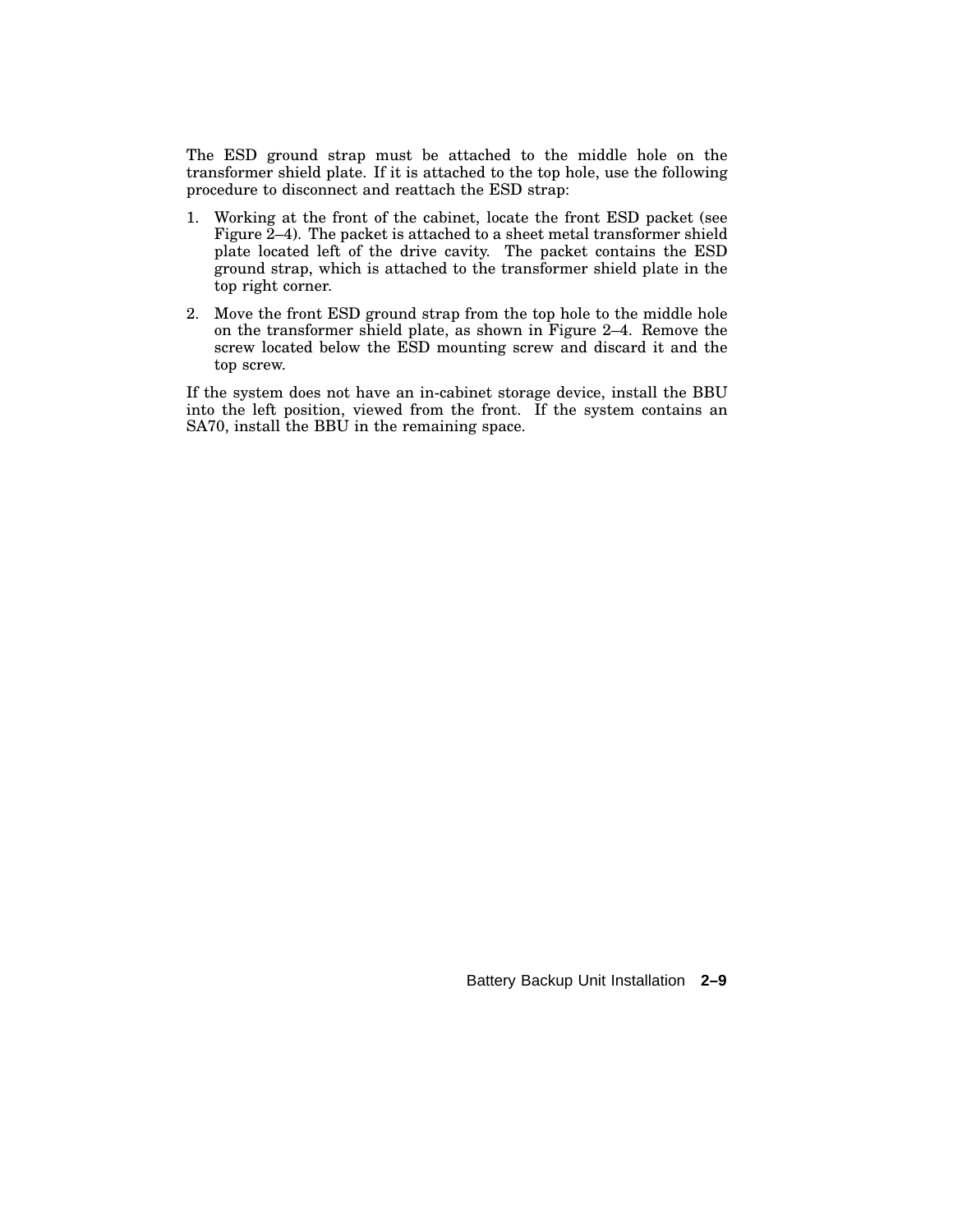#### **2.4.2 Install the Guide Rail Plate Assembly**

**The guide rail plate assembly consists of the rail chassis assembly, the bracket rail assembly, the insert nut bar, and four mounting screws.**





**2–10** VAX 6000: Installing the H7236-A Battery Backup Option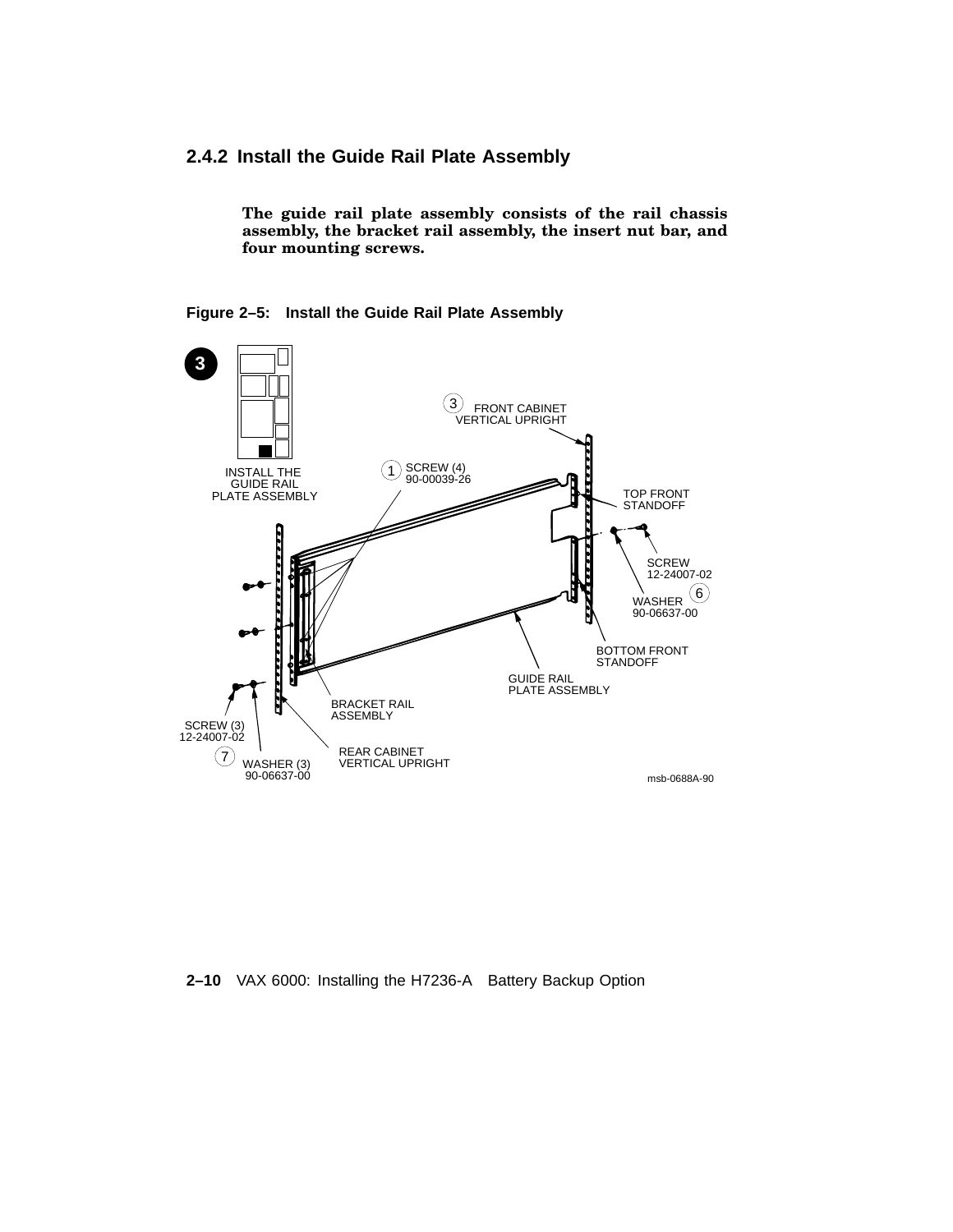*This description and illustrations assume the BBU is being installed next to the H405 AC power controller.* To install the guide rail plate assembly:

- 1. Attach the bracket rail assembly (70-25687-01) to the rail chassis assembly (70-25686-01) using four screws (90-00039-26) (see  $\bullet$ ) that go through to the insert nut bar (74-36464-01). Do not tighten the screws yet.
- 2. Slide the guide rail plate assembly into the cabinet next to the AC power controller. The guide rail plate assembly mounts from the inside of the cabinet uprights. See Figure 2–5.

**NOTE:** *The guide rail plate assembly is marked with an up arrow for proper installation. When the BBU is installed next to the power controller, the arrow on the rail sheet metal must point up. The bracket rail assembly is at the rear of the cabinet.*

3. Count four holes up from the bottom of the cabinet upright. See  $\bigcirc$ .

**NOTE:** *All references to holes refer to the cabinet upright mounting holes. Always start counting from the bottom of the cabinet upright.*

- 4. Insert the bottom rear standoff of the guide rail plate assembly through hole 4.
- 5. Insert the top rear standoff of the guide rail plate assembly through hole 15. Standoffs through these holes hold the guide rail plate assembly in place.
- 6. Install washer (90-06637-00) and shoulder screw (12-24007-02) into the front center hole of the guide rail plate assembly and through hole 9 of the cabinet upright. See  $\mathbf{\Theta}$ .
- 7. At the rear of the cabinet, install three washers (90-06637-00) and three shoulder screws (12-24007-02) (see  $\bullet$ ) into the following rear holes of the guide rail plate assembly:
	- Hole 3 (hole below standoff)
	- Hole 9
	- Hole 16

This secures the guide rail plate assembly to the cabinet.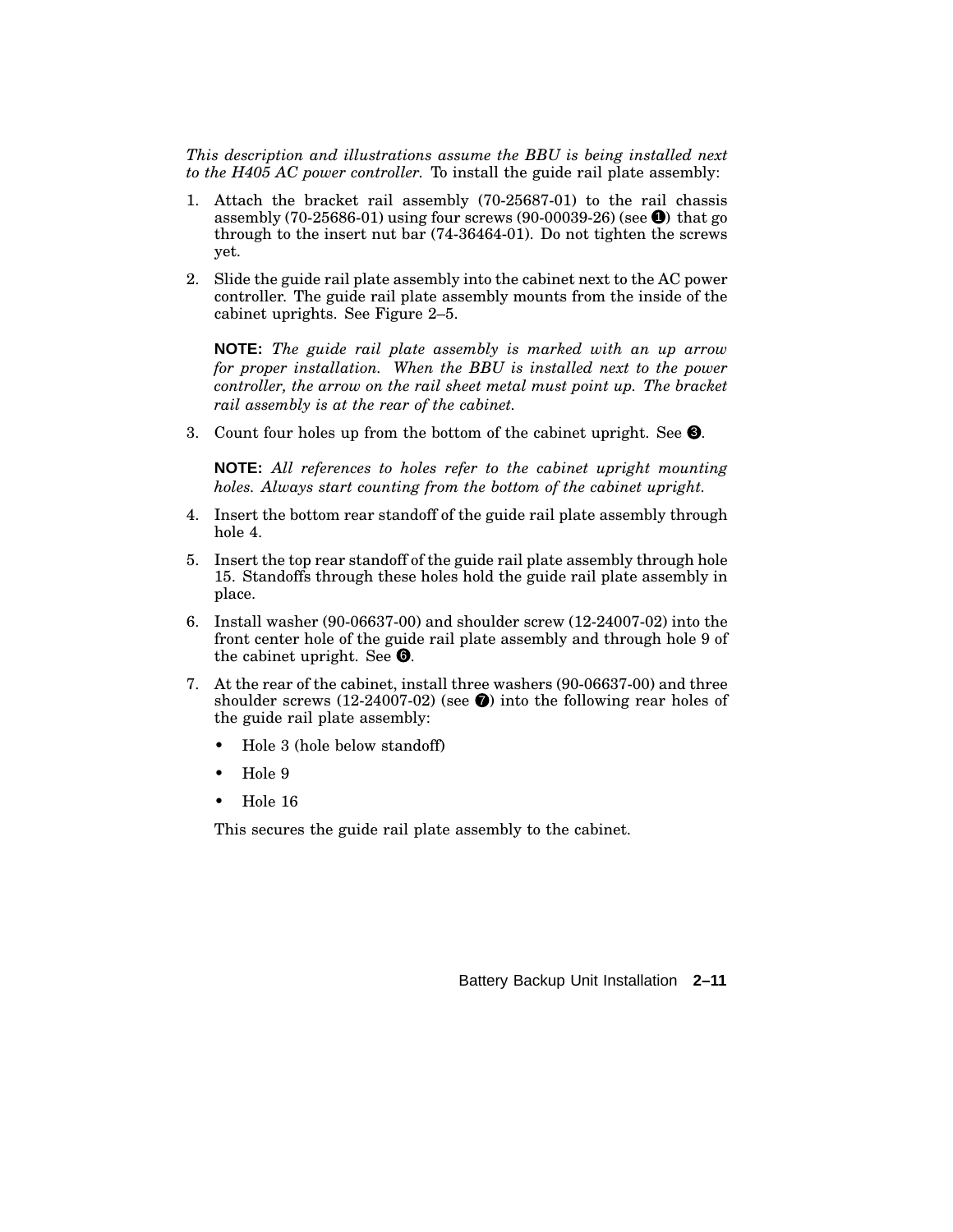## **2.4.3 Install the Chassis Retainer Brackets**

**After you have installed the guide rail plate assembly, install the shims and chassis retainer brackets.**

**Figure 2–6: Shim Orientation and Chassis Retainer Brackets**



**2–12** VAX 6000: Installing the H7236-A Battery Backup Option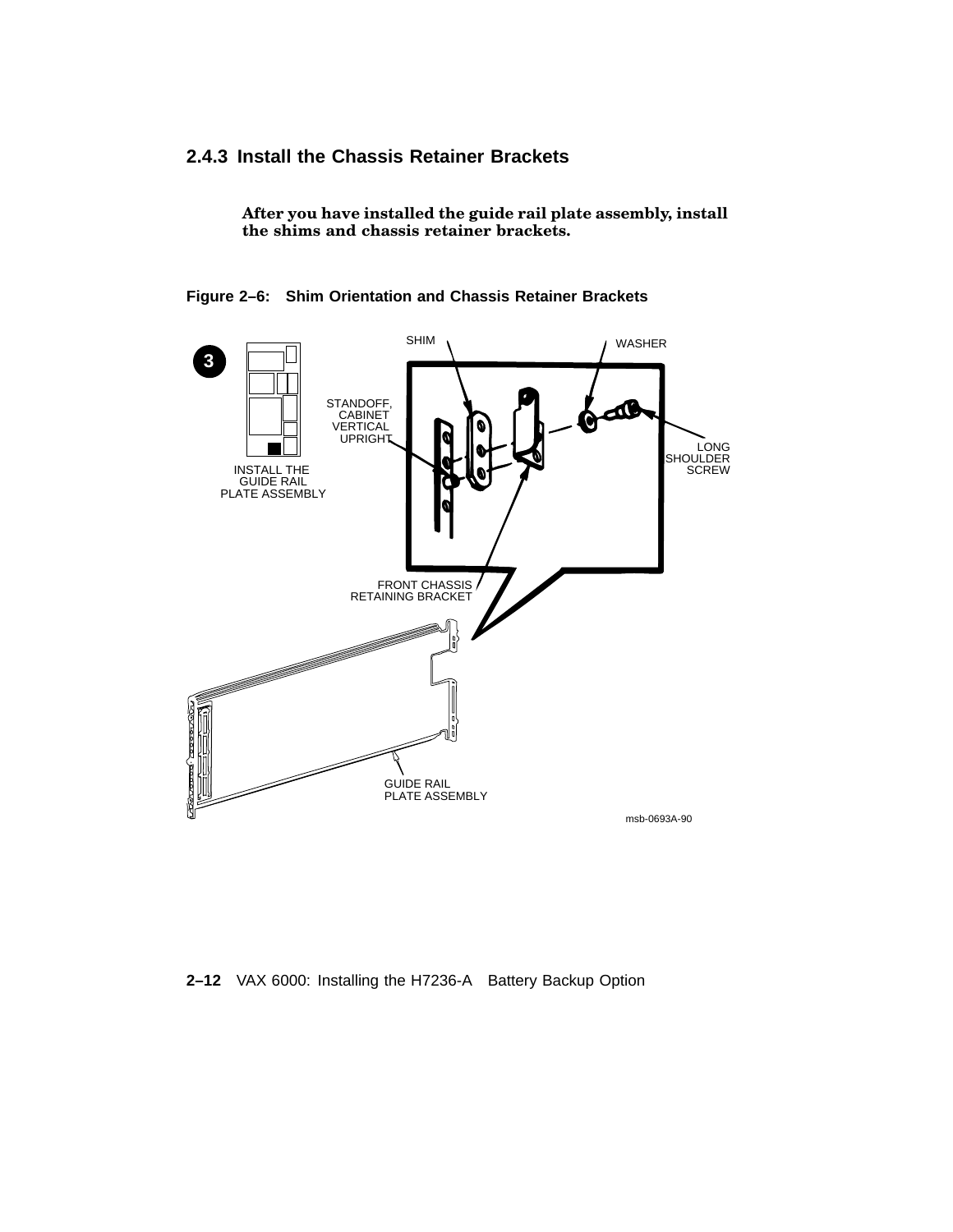To install the shims and chassis retainer brackets:

- 1. At the front of the cabinet, install the top shim (74-39395-01) over the top front standoff of the guide rail plate assembly (hole 15). Place the bottom hole of the shim over the top front standoff. See Figure 2–6.
- 2. Install the bottom shim (74-39395-01) over the bottom front standoff of the guide rail plate assembly (hole 4). Place the top hole of the shim over the bottom front standoff.
- 3. Install the top front chassis retaining bracket (74-35857-01) over the shim.
- 4. Install the washer (90-06637-00) and shoulder screw (12-24007-01) through the top hole of the top chassis retaining bracket and into the middle hole of the shim (hole 16 of the cabinet upright). Torque the shoulder screw to 30 inch-pounds.
- 5. Install the bottom front chassis retaining bracket (74-35857-02) over the bottom shim.
- 6. Install the washer (90-06637-00) and shoulder screw (12-24007-01) through the bottom hole of the chassis retaining bracket and into the middle hole of the shim (hole 3 of the cabinet upright). Torque the shoulder screw to 30 inch-pounds.
- 7. At the rear of the cabinet, torque the three screws on the rail-mounting assembly and the four bracket rail assembly screws (90-00039-26) to 30 inch-pounds.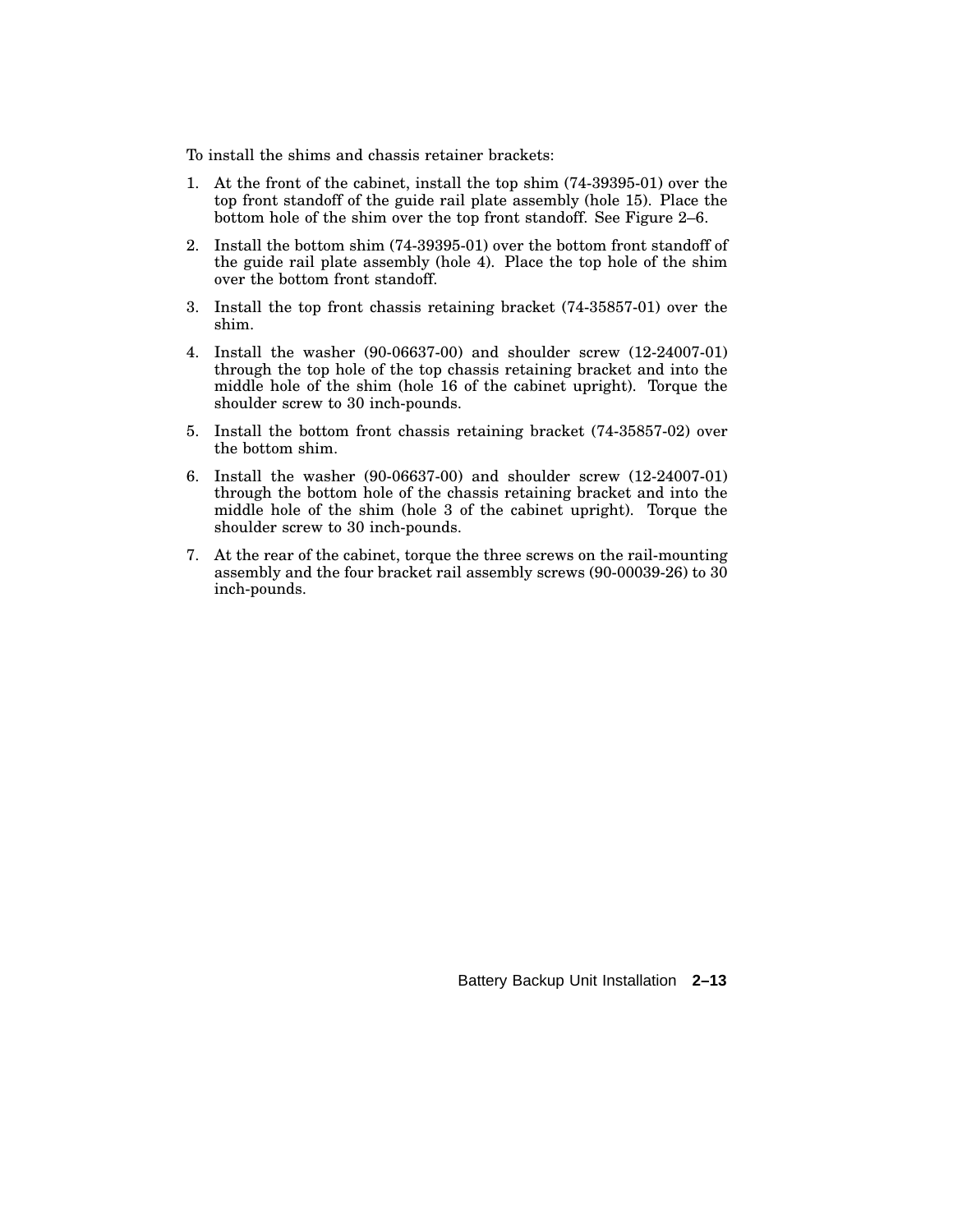## **2.5 Step 4, Install the H7236-A Battery Backup Unit**

#### **2.5.1 Install the Rear Clamping Assembly**

**Install the rear clamping assembly, which stops the BBU when the BBU is slid into position.**

#### **Figure 2–7: Rear Clamping Assembly**



**2–14** VAX 6000: Installing the H7236-A Battery Backup Option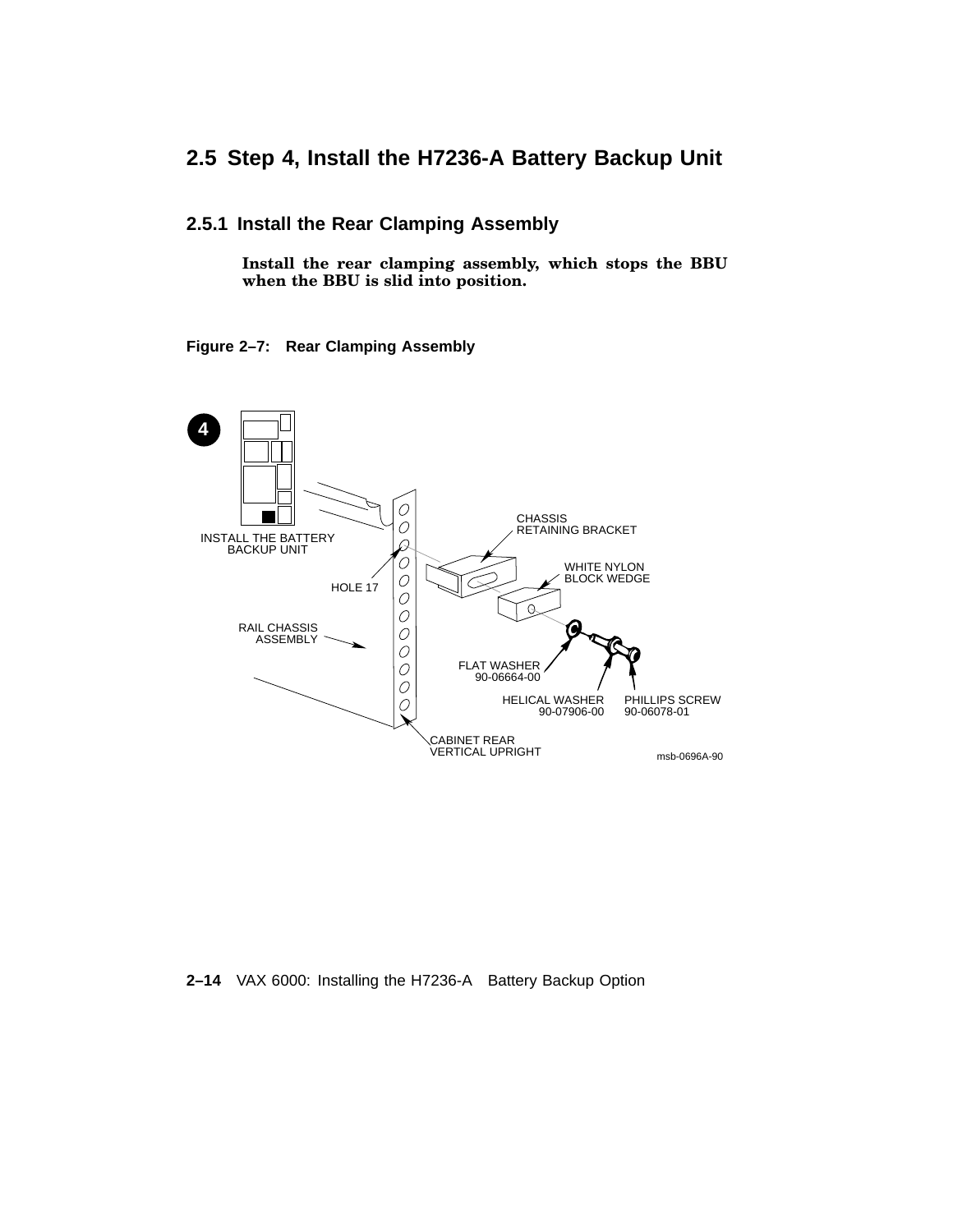Install the rear clamping assembly as follows:

- 1. Insert the following parts, in order, through the retainer chassis bracket and into hole 17 of the cabinet upright:
	- White nylon wedge block (74-36160-01)
	- Flat washer (90-06664-00)
	- Helical washer (90-07906-00)
	- Pan-head Phillips screw (90-06078-01)
- 2. Install the bottom chassis retainer (74-35858-01) on the BBU by inserting two Phillips screws (90-09228-10) through the chassis retainer and into the top left front BBU guide slot. See Figure 2–8. Repeat for the top chassis retainer.





Battery Backup Unit Installation **2–15**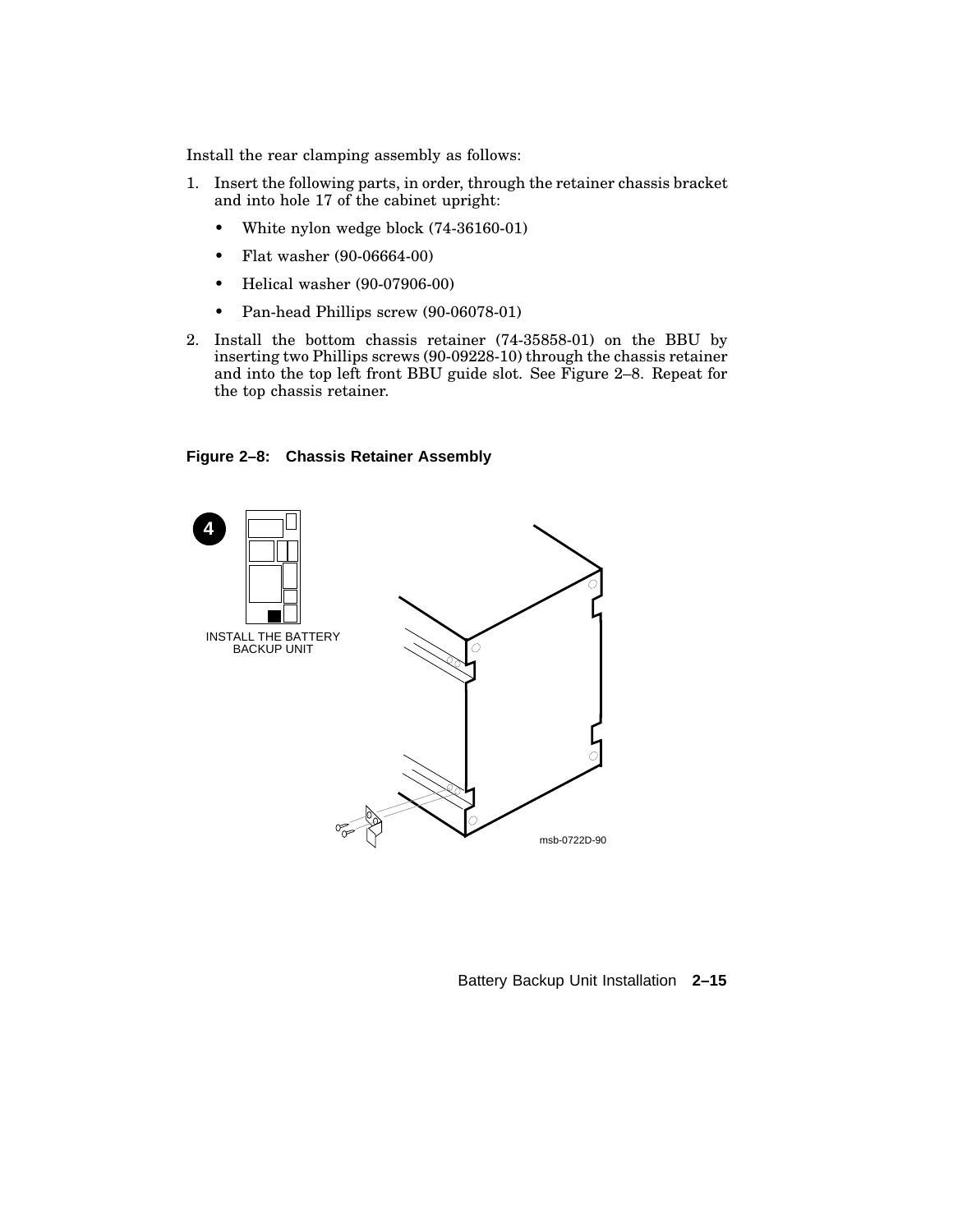#### **2.5.2 Install the Battery Backup Unit**

**WARNING:** *The battery backup unit is heavy and requires two people to handle it.*

**Figure 2–9: H7236-A Battery Backup Unit Installation**



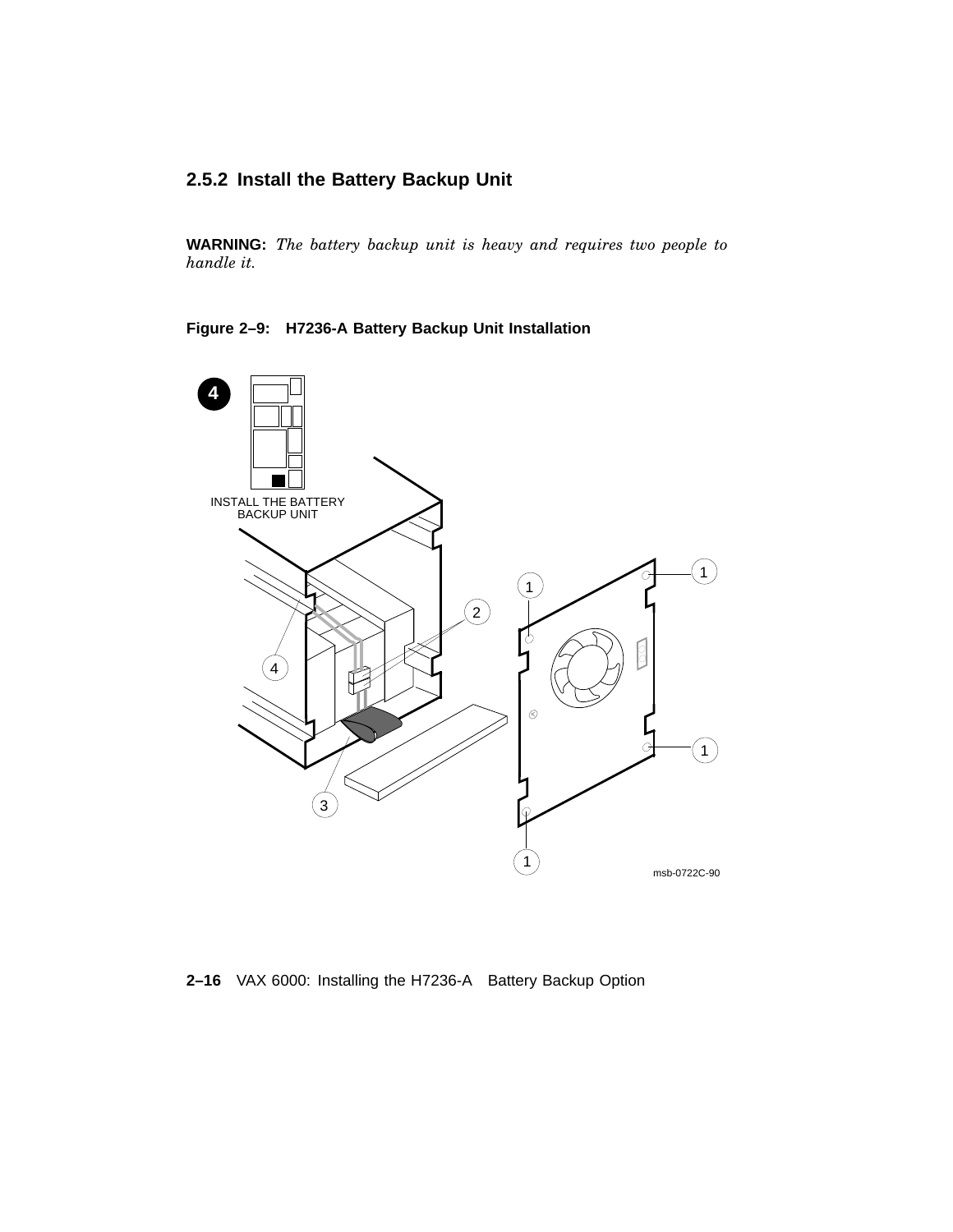- 1. To simplify handling the new BBU, remove the battery pack (which accounts for more than half the weight) by first removing the four Phillips screws holding the front panel of the BBU. See  $\bullet$  in Figure 2–9.
- 2. Lift the front panel away from the BBU and disconnect the red/black power pack cable (see  $\bigcirc$ ) from the battery pack and set the front panel on top of the BBU enclosure.
- 3. You are now ready to remove the battery pack from the BBU. See  $\bigcirc$ . Exercise care, as the battery pack is heavy. Reattach the front panel temporarily after removing the battery pack.
- 4. Working from the front of the cabinet, place the BBU guide slot (see 4 ) on the guide rail plate assembly and guide the BBU into the system cabinet (next to the H405 AC power controller) with the cooling fan end toward the front of the system cabinet. Have one person push from the front and the other pull from the rear.
- 5. Working from the front, reverse the steps in Step 1 to replace the BBU's battery pack and front panel. When reconnecting the red/black power pack cable, be sure to support the bottom of the receptacle.
- 6. Working from the rear, connect the black AC power cord (17-00442-27) from the BBU to the H405 power controller (FL3). Connect the blue and brown power cable (17-02485-01) from the DC connector and the white 15-pin logic cable (17-02975-01) on the BBU to the H7206-B power and logic unit. See  $\bullet$ , Figure 2-10 in Section 2.5.3.
- 7. Install the connector retaining bracket (74-39125-01) to the rear of the BBU using two Phillips screws (90-09228-01). Place the bracket over the brown and blue cable (17-02485-01) with the round hole on top and the slotted mounting hole on the bottom.
- 8. Set the voltage select switch to the proper voltage. See Chapter 3.

**NOTE:** *The BBU fan is turned on only when the BBU is supplying power to the system.*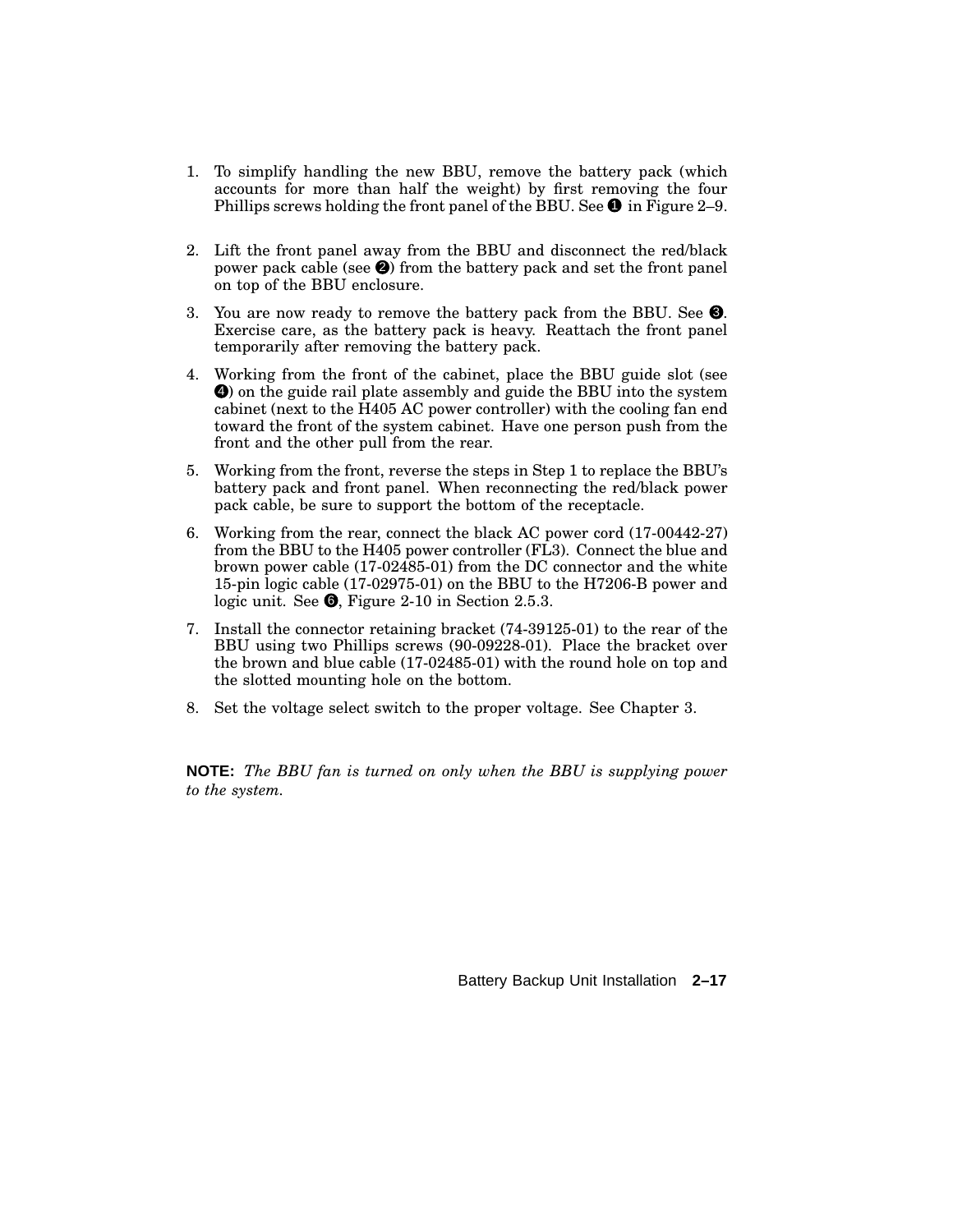## **2.5.3 Secure the Battery Backup Unit**

**Once you have installed the battery backup unit, secure the BBU.**

**Figure 2–10: BBU Cabling**



**2–18** VAX 6000: Installing the H7236-A Battery Backup Option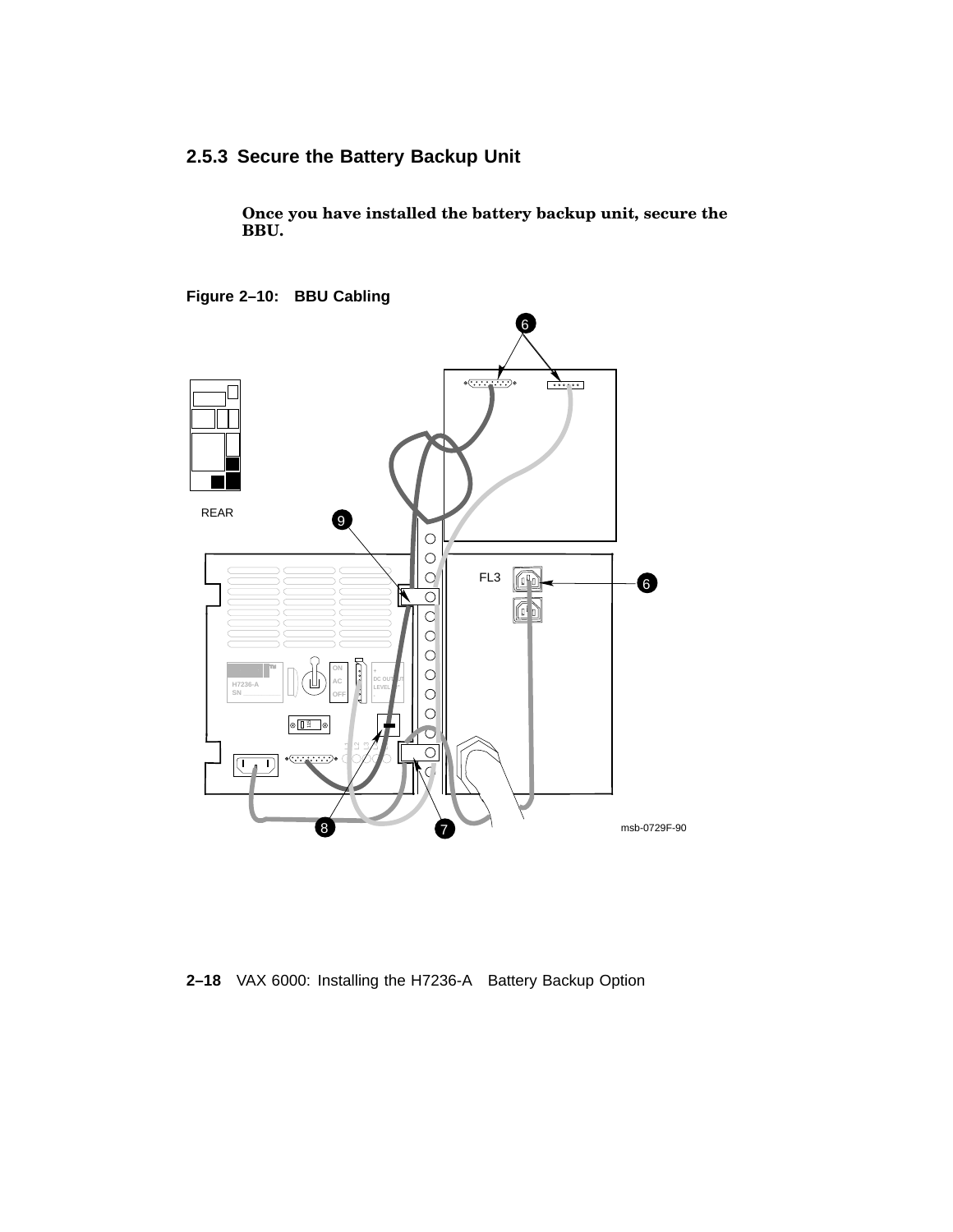Use the following procedure to secure the BBU:

- 1. Slide the rear retainer chassis bracket (74-35860-01) into the BBU chassis, as shown in Figure 2–7.
- 2. Tighten the pan-head screw to secure the rear of the enclosure to the cabinet upright.
- 3. Repeat these steps for the bottom rear clamping assembly, installing the assembly through hole 2 of the cabinet upright.
- 4. Secure the BBU to the rail by installing #10-32 x 5/8 inch flathead Phillips screws (90-06074-02) through the top and bottom chassis retainers and into the top and bottom chassis retainer brackets, as shown in Figure 2–8. Tighten the screws.
- 5. Install the #10-32 x 5/8 inch pan-head sems screws (12-21368-02) into holes 2 and 17, through the top and bottom chassis retainers and into the guide rail plate assembly. Tighten the screws. See Figure 2–8.
- 6. Working at the rear of the cabinet, tighten the screws in the two rear retainer chassis brackets.
- 7. Remove the pan head screw installed in hole number 2 and place cable clamps on the AC power cord and on the brown and blue cable. See  $\bullet$ , Figure 2-10. Replace the pan head screw after passing it through the mounting holes in the clamps.
- 8. Attach the adhesive-backed cable tie (90-08264-00) to the lower right rear corner of the BBU (see  $\bullet$ ) and attach the signal bus cable (17-02975-01) to it using the cable tiewrap (90-07880-00).
- 9. Remove the pan head screw in hole number 17 and place a cable clamp (90-07082-00) on the blue and brown cable (17-02485-01) and another on the signal bus cable  $(17-02975-01)$ . See  $\bullet$ . Replace the screw after passing it through the mounting holes in the two clamps.

Refer to the *VAX 6000 Series Owner's Manual* for system power-up instructions. Chapter 3 discusses the BBU self-test, indicators, and switches.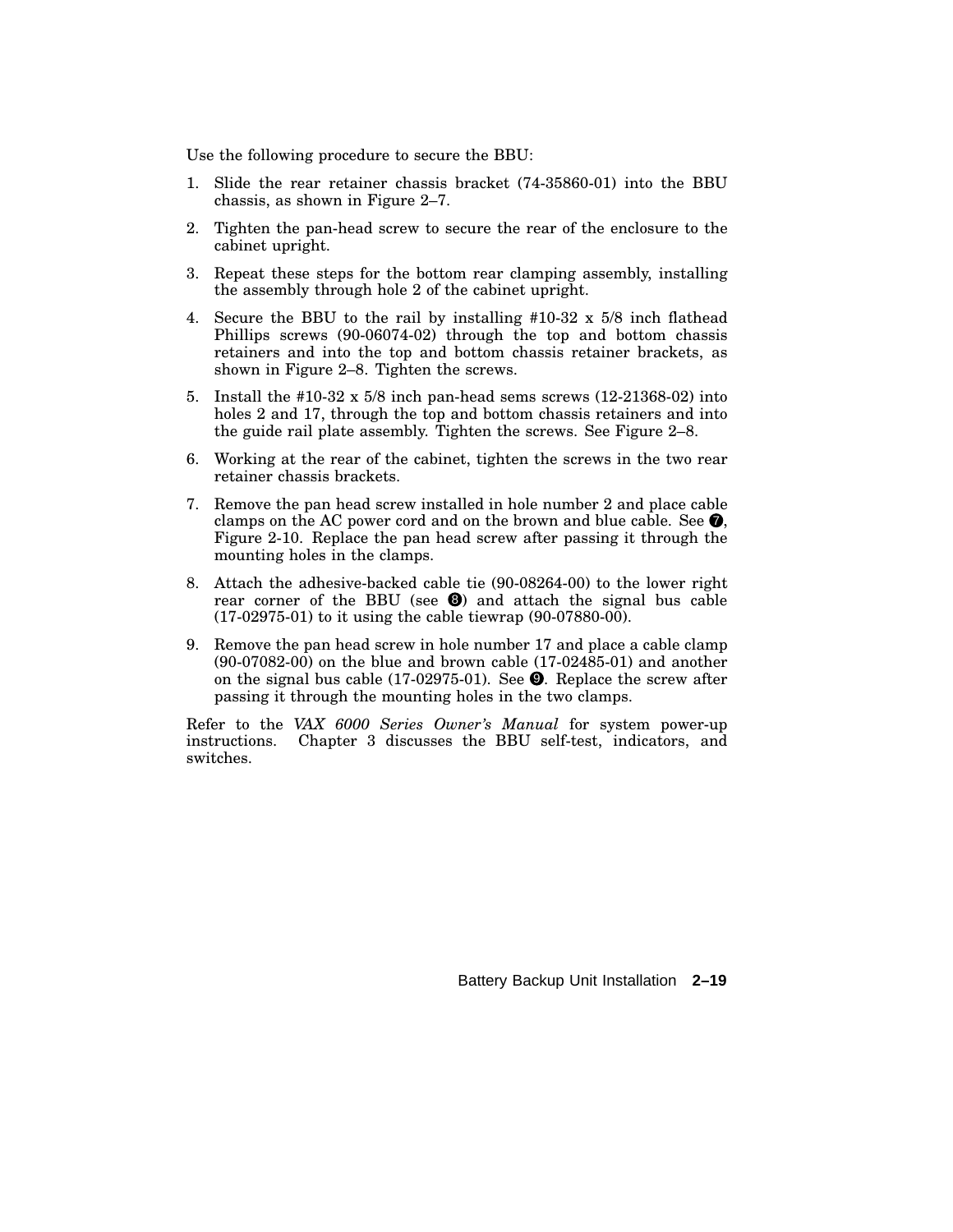# **Chapter 3 Battery Backup Unit Indicators and Switches**

This chapter discusses the battery backup unit's indicators and switches. Sections include:

- Battery Backup Unit Indicators
- Battery Backup Unit Switches

Battery Backup Unit Indicators and Switches **3–1**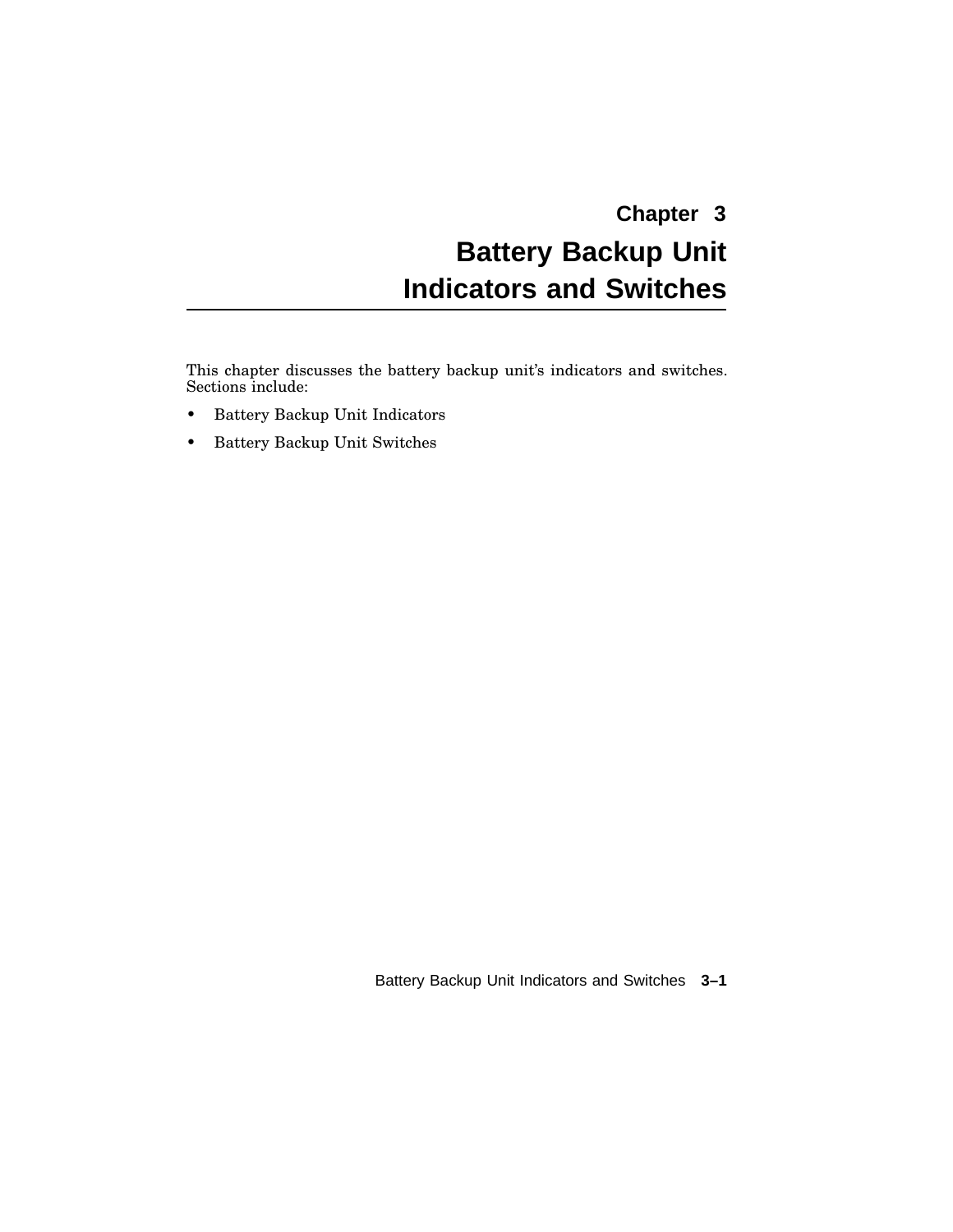# **3.1 Battery Backup Unit Indicators**

**The H7236-A battery backup unit has five LED indicators on the lower righthand corner of the front of the unit.**





msb-0729-90

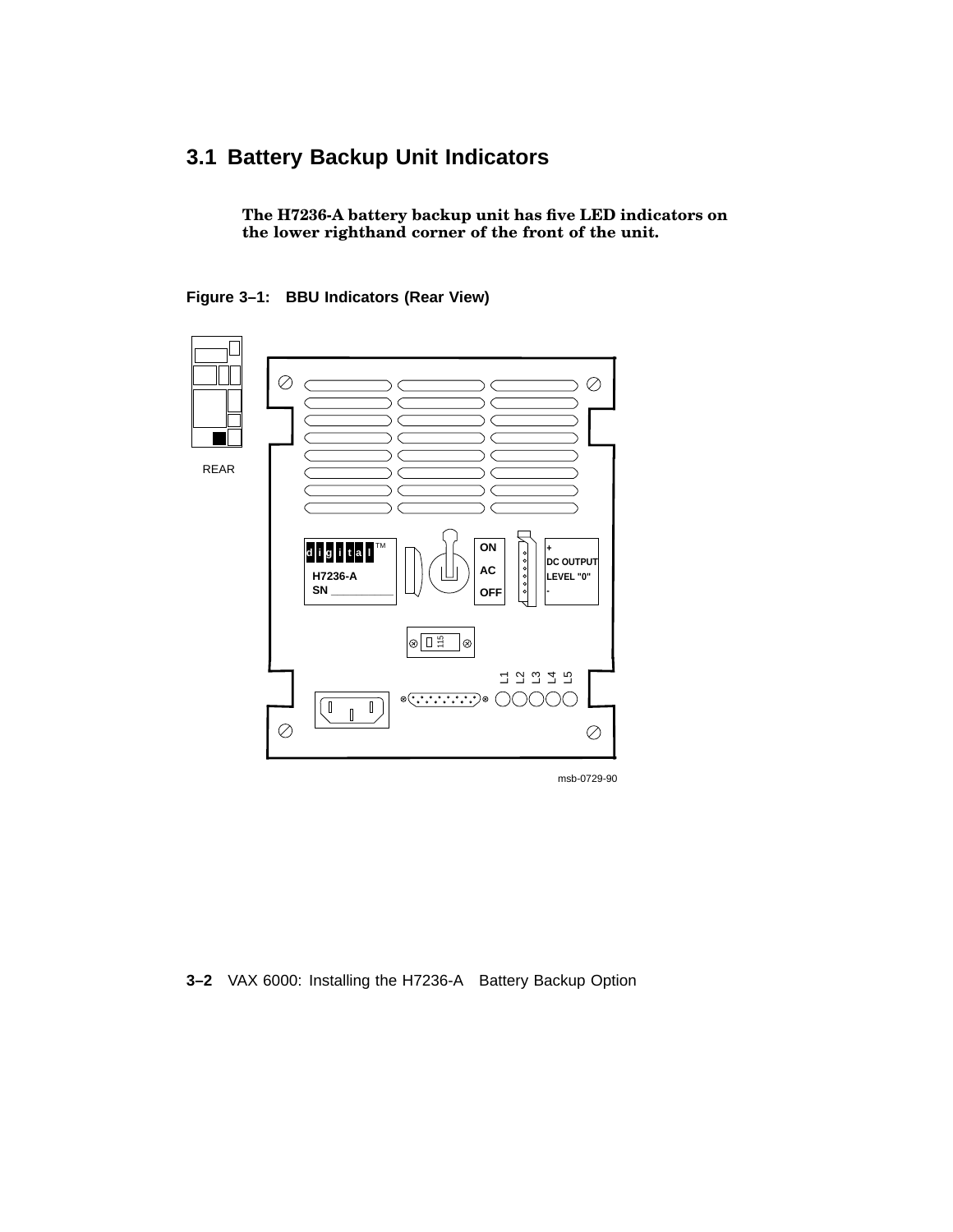Table 3–1 describes the five LEDs of the H7236-A. Refer to Figure 3–1 for LED numbering.

| LED            | Color | On indicates:                                                                                                                                                                                                                       |
|----------------|-------|-------------------------------------------------------------------------------------------------------------------------------------------------------------------------------------------------------------------------------------|
| L1             | Green | Batteries supplying power.                                                                                                                                                                                                          |
| L <sub>2</sub> | Green | BBU CHARGE. On steady when BBU charged to at least 98%. Blink-<br>ing at 1 Hz when charging but less than 98% charged.<br>Blink-<br>ing at 10 Hz when BBU needs service.                                                            |
| L <sub>3</sub> | Red   | <b>OVER TEMP.</b> Blinking when the external ambient temperature has ex-<br>ceeded 40 degrees C or the BBU fan has failed while the BBU is sup-<br>plying power.                                                                    |
| L4             | Red   | ELECTRONIC FAIL. On steady when BBU detects an error re-<br>lated to its electronics.                                                                                                                                               |
| L <sub>5</sub> | Red   | BATTERY SERVICE. Blinking at 1 Hz when battery has less than 40%<br>original capacity or when BBU has failed. On steady when BBU has de-<br>tected a disconected battery or an open front cover inter-<br>lock switch on self-test. |

**Table 3–1: H7236-A Indicators**

LEDs 3 and 5 are latched on to indicate BBU faults. You reset these LEDs by pressing the Alarm Reset switch inside the H7236-A (see Figure 3–2).

When the system is powered up, the BBU automatically initiates self-test. During self-test, which is completed within 60 seconds, the five LEDs cycle in a sequential pattern.

Battery Backup Unit Indicators and Switches **3–3**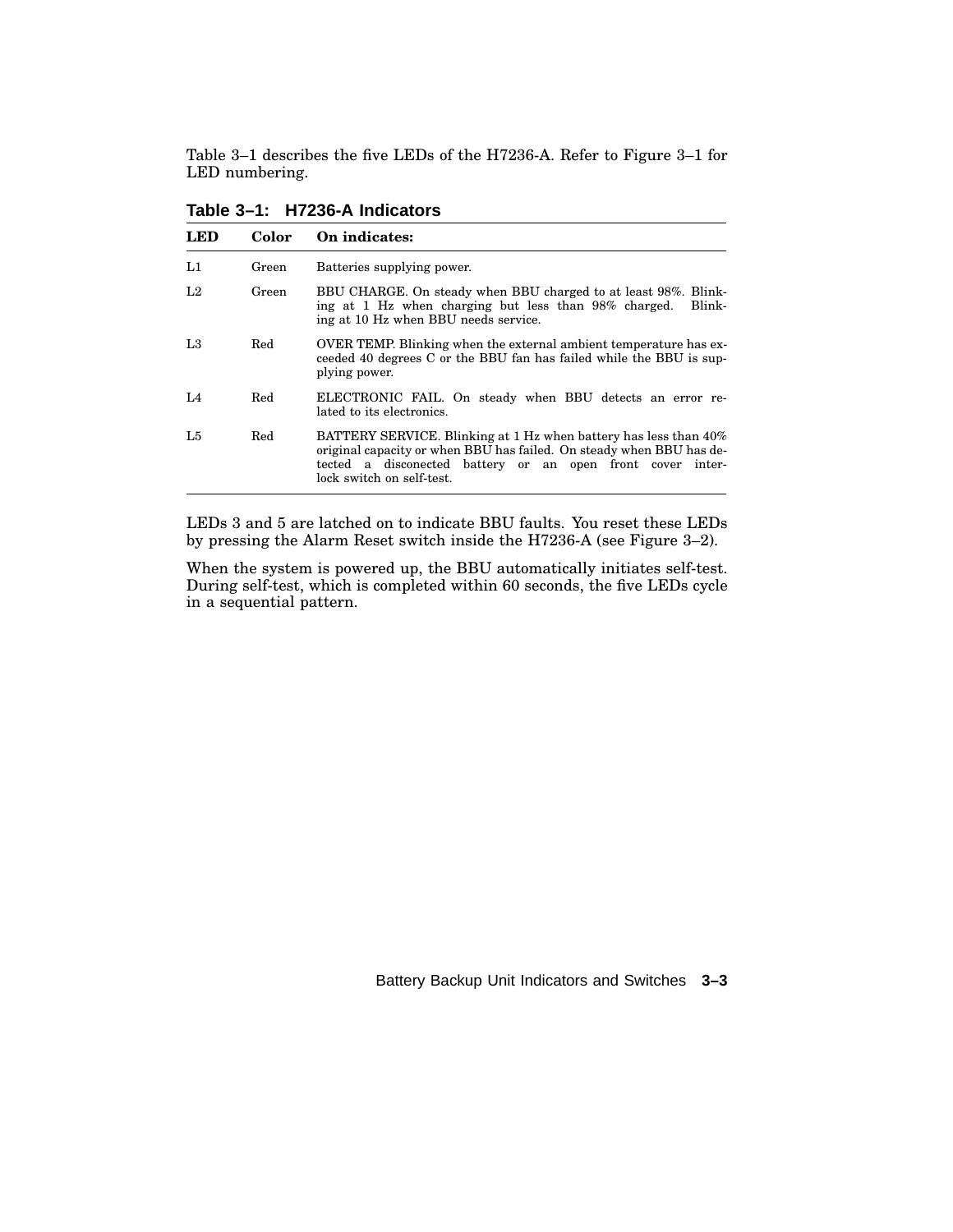## **3.2 Battery Backup Unit Switches**

**The H7236-A battery backup unit has six switches: two external switches are visible at the rear of the unit, and four internal switches are visible when the fan housing is removed from the front of the unit.**

**Figure 3–2: Internal BBU Switches (Front View)**



msb-0729D-90

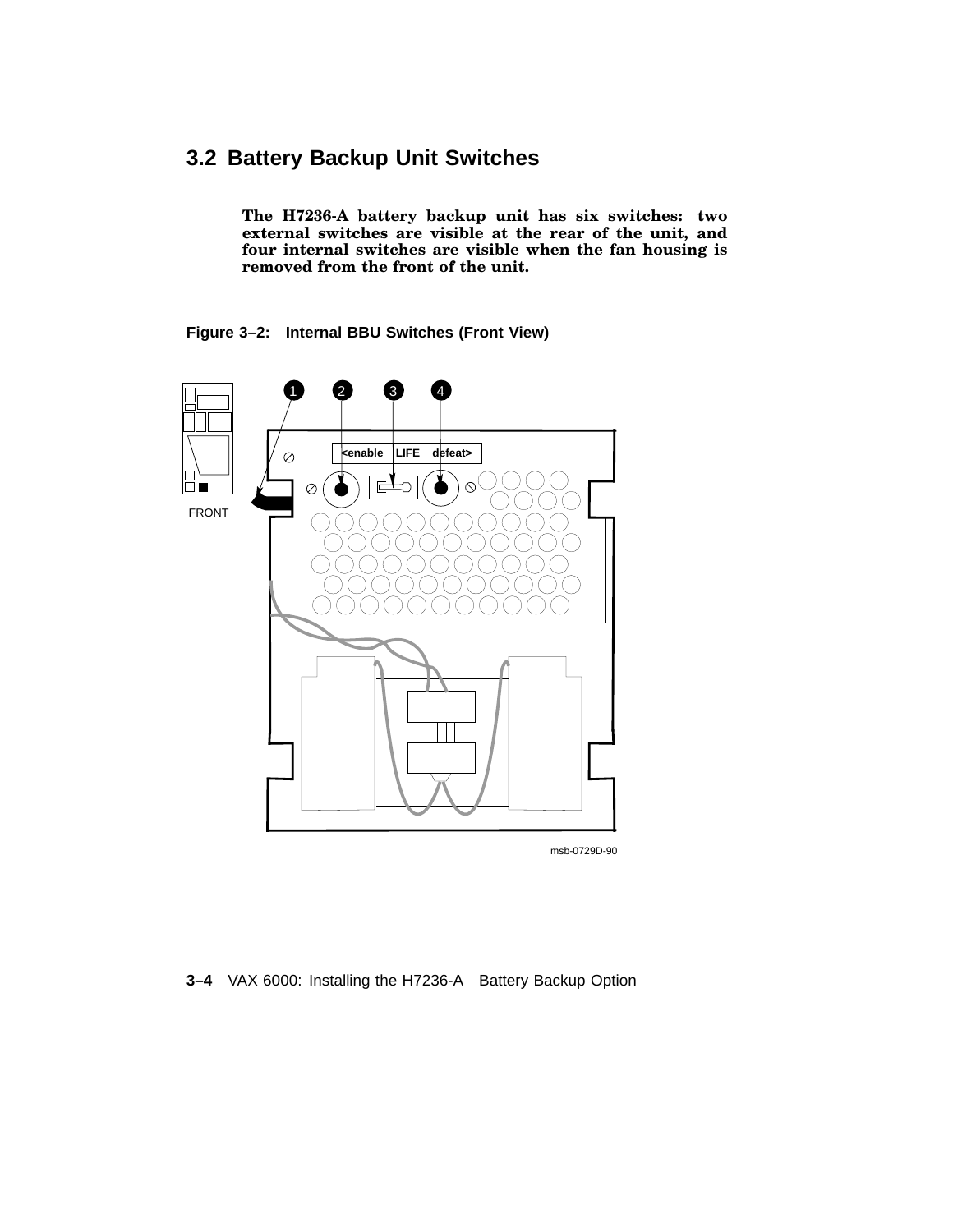The two external switches are the voltage selection switch and the AC power switch, visible at the cabinet rear (see Figure 3–1).

**NOTE:** *Switch the AC power switch (toggle switch) Off when you are removing or installing the BBU option.*

#### **Before power-up, set the voltage selection switch to the proper value for the system (115V at 60 Hz or 230V at 50 Hz).**

The four internal switches (see Figure 3–2), which are visible at the front of the unit when the fan housing is removed, are:

- **Fan Panel Interlock Switch** Shuts down the BBU when the fan housing cover is removed. See  $\bullet$ .
- **Alarm Reset Switch (pushbutton switch)** Resets either of the two latched alarm conditions (OVERTEMP, L3, and BATT SERVICE, L5). See  $\mathbf{\odot}$ .
- **Battery Life Switch (toggle switch)** Activates the battery life enhancement mode, which provides a longer battery life in return for a reduction in the available reserve time at the start of the operation. The BBU normally runs in battery life enable mode. See  $\bigcirc$ .
- **New Battery Reset Switch (pushbutton switch)** Resets the battery aging information in the EEPROM. This switch is activated *only* when the battery pack is replaced with a new one. The battery life switch must be in the Enable position for this switch to function. See  $\boldsymbol{Q}$ .

For BBU service information, refer to the *VAX 6000 Platform Service Manual*.

Battery Backup Unit Indicators and Switches **3–5**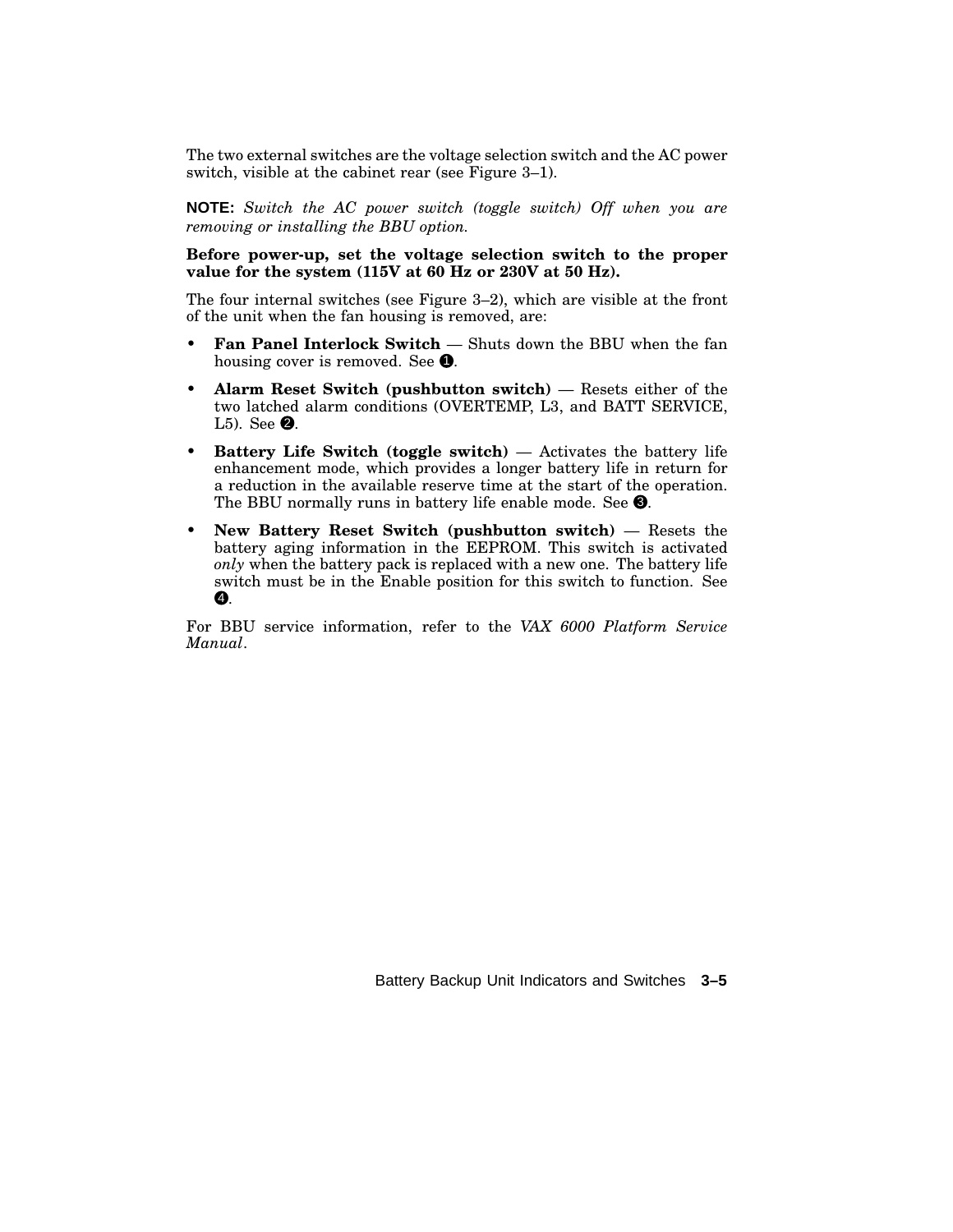# **Index**

17-00365-03 removal, 2–5 17-00442-27 connection, 2–17 17-01501-01 removal, 2–5 replacement, 2–7 17-01549-01 removal, 2–5 17-01815-01 removal, 2–5 replacement, 2–7 17-01833-01 removal, 2–5, 2–7 17-01844-01 removal, 2–5 replacement, 2–7 17-02485-01 connection, 2–17 17-02759-01 replacement, 2–7 17-02975-01 connection, 2–17 **A**

AC input cable removal, 2–5 replacement, 2–7 AC power controller See H405 AC power controller, 2–4 AC power cord connection, 2–17 AC power switch, 3–5 Alarm reset switch, 3–3, 3–5 Altitude, 1–4

## **B**

Battery life enable switch, 3–5 pack removal, 2–17 power pack cable, 2–17 reset switch, 3–5 Battery backup upgrade, 2–19 Battery backup unit cabling, 2–18 dimensions, 1–4 environmental characteristics,  $1 - 4$ faults, 3–3 guide slot, 2–15, 2–17 indicators, 3–2 installation, 2–14 to 2–19 installation kit contents, 1–5 installation overview, 2–2 to 2–3 location, 1–1 physical description, 1–1 to 1–4 self-test, 3–3 specifications, 1–2 switches, 3–2 Battery life, 1–4, 3–5 BBU fan, 1–4, 2–17

## **C**

Chassis retainer assembly, 2–15 bracket installation, 2–12 Cooling system characteristics, 1–4

**Index–1**